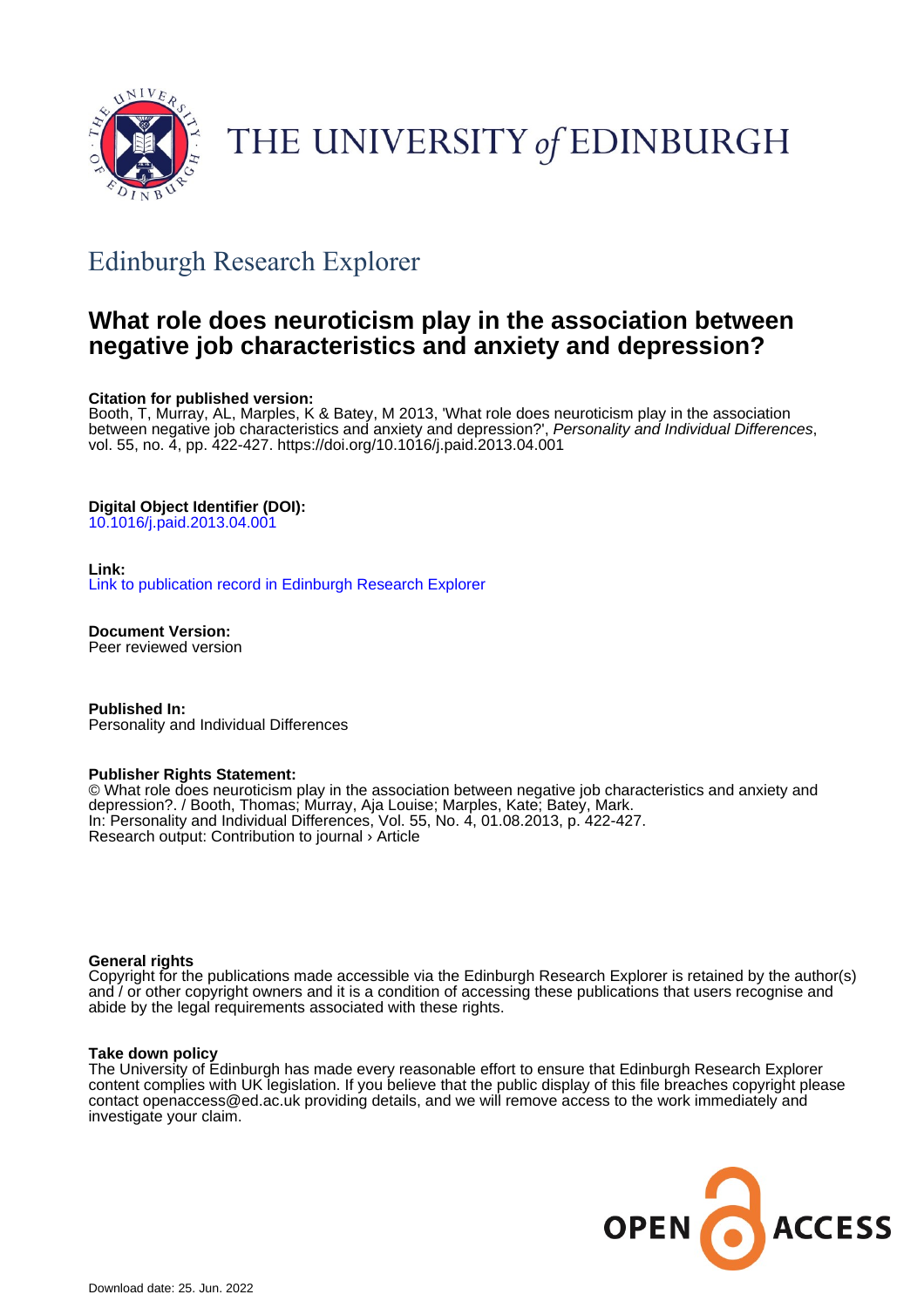What role does neuroticism play in the association between negative job characteristics and anxiety and depression?

Tom Booth<sup>1\*</sup>, Aja Louise Murray<sup>1\*</sup>, Kate Marples<sup>2</sup> and Mark Batey<sup>2</sup>.

<sup>1</sup>Centre for Cognitive Ageing and Cognitive Epidemiology, Department of Psychology, The University of Edinburgh.

<sup>2</sup> Psychometrics at Work Research Group, Manchester Business School, The University of Manchester.

\* These authors contributed equally to the manuscript.

# FINAL ACCEPTED VERSION BEFORE COPY EDITING DO NOT CITE

**Corresponding Author:** Tom Booth. Centre for Cognitive Ageing and Cognitive Epidemiology, Department of Psychology, The University of Edinburgh, 7 George Square, Edinburgh, EH8 9JZ, UK. Email: [tom.booth@ed.ac.uk.](mailto:tom.booth@ed.ac.uk) Phone: (+44) 01316508405.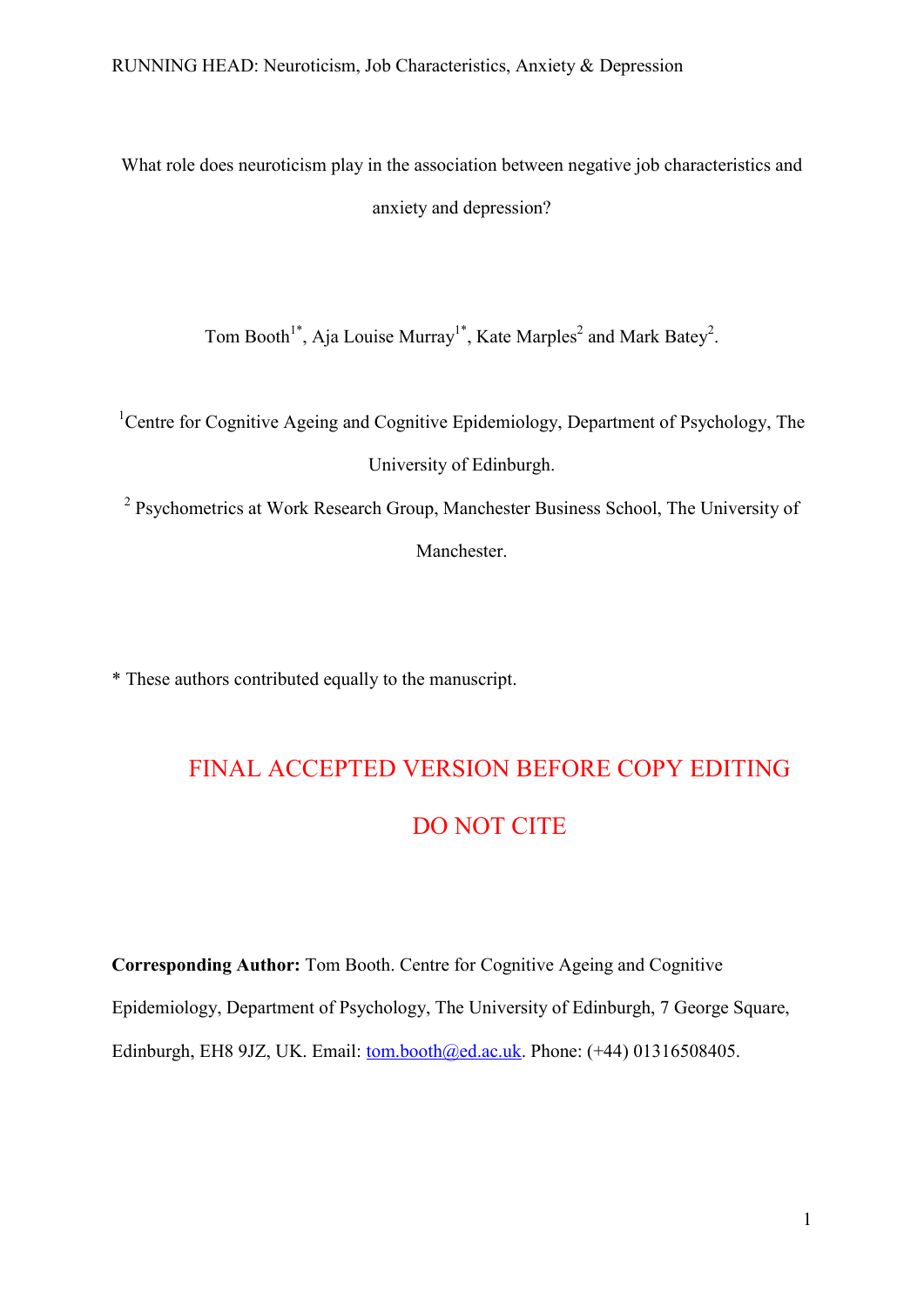#### **Abstract**

Many studies have established an association between job characteristics and anxiety and depression and noted that personality characteristics such as neuroticism likely play a role in creating or modifying these associations. Few studies, however, have explicitly tested or compared these possible alternative roles. In this study, we tested several specific hypotheses about neuroticism and its effects on job characteristics, anxiety and depression and their association in a series of structural equation models. Participants (N=372) completed the Big Five Inventory, Job Contents Questionnaire and General Health Questionnaire. We tested a) whether neuroticism is likely to be an important confounder of the association between job characteristics and anxiety and depression and b) whether neuroticism moderates the association between job characteristics and anxiety and depression. Results indicated large attenuations by neuroticism of the association between job characteristics and anxiety and depression but there remained significant effects of Psychological Demands on Anxiety, and Social Support on Depression independent of neuroticism. Evidence was also found for interaction effects between neuroticism and Decision Latitude, with those lower in neuroticism being at higher risk for depression under conditions of low control.

**Keywords:** Anxiety; Depression; Job Characteristics; Neuroticism; Five Factor Model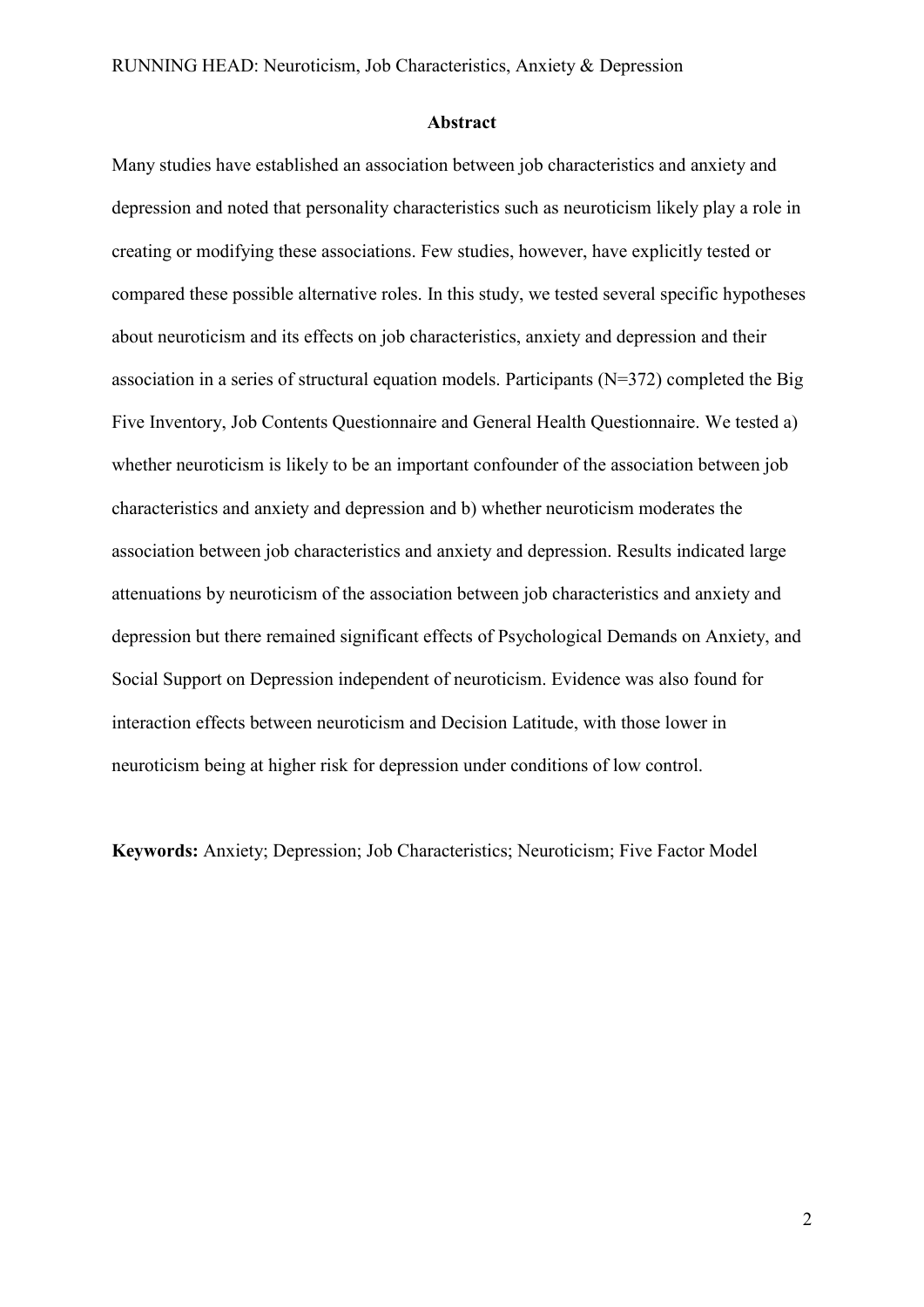### **Highlights**

- Evidence for interactions between job characteristics and neuroticism.
- Neuroticism may confound job characteristics-anxiety associations.
- Neuroticism may confound job characteristics-depression associations.
- However, job characteristics still uniquely predict anxiety and depression.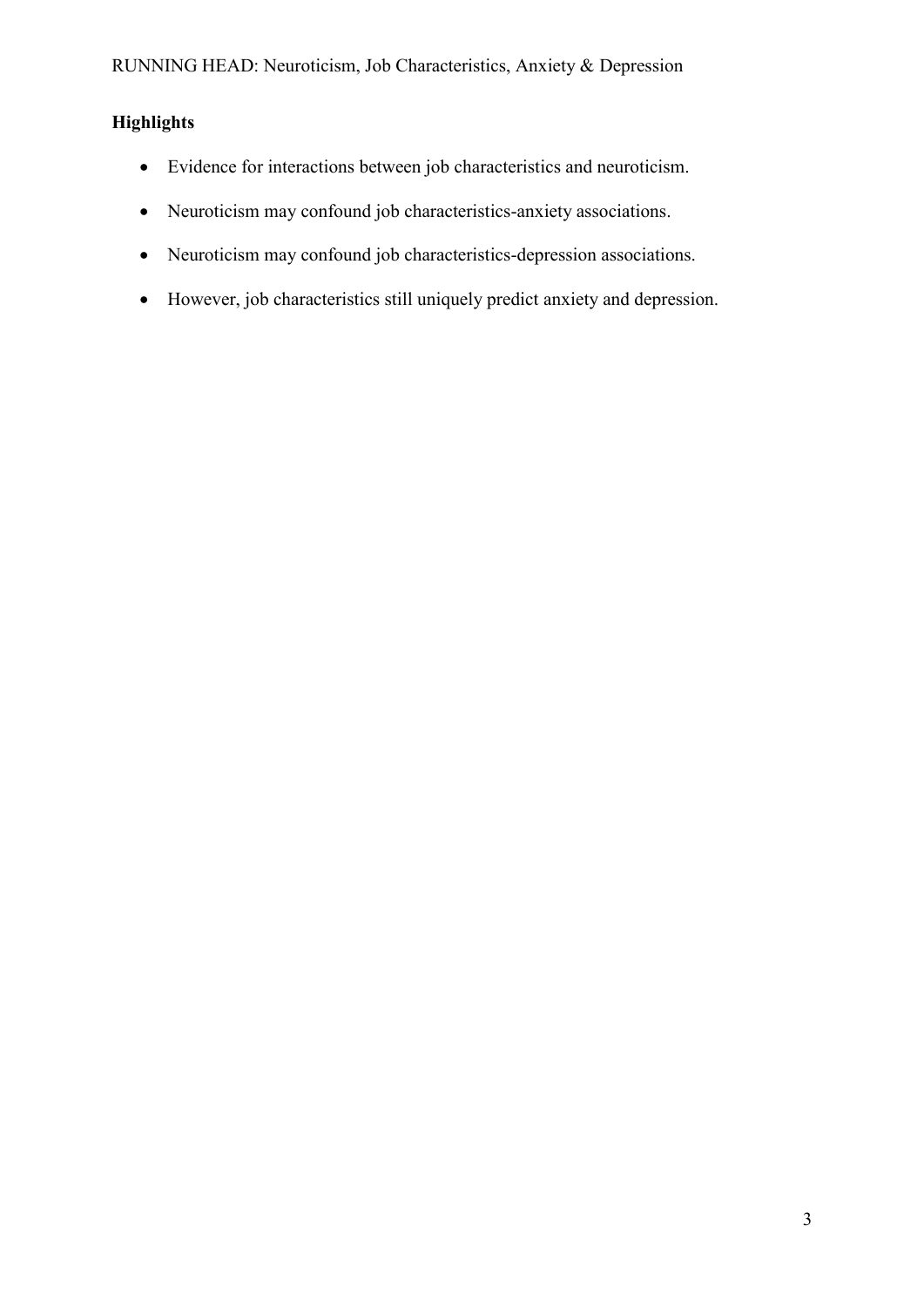#### **1.0 Introduction**

A large number of studies have established an association between aversive job characteristics and degraded mental wellbeing, including an increased risk of experiencing anxiety, psychological distress and depression (Stansfeld & Candy, 2006). Longitudinal studies have clarified the nature of this association as being primarily an effect of job characteristics on mental health, rather than the reverse (DeJonge et al.2001; Stansfeld, Clark, Caldwell, Rodgers & Power, 2008). Neuroticism (N) and related negative affectivity (NA) traits represent an important influence on the types of work circumstances that individuals find themselves in, their subjective experience of these circumstances and on their mental health (Spector & O'Connell, 1994; Spector, Zapf, Chen & Frese, 2000), therefore, in the present study we sought to clarify the role that neuroticism plays in creating and/or modifying this association between job characteristics and anxiety and depression.

The types of aversive job characteristics which have been the subject of empirical studies and which have been associated with decrements in psychological wellbeing include team climate, procedural and relational justice, job insecurity, effort-reward imbalance, and work-to-family conflict (Wang, Patten, Currie, Sareen & Schmitz, 2012; Ylipaavalniemi et al. 2005). The dominant theoretical model in this domain is the job strain model (Karasek, 1979) in which high demands and low decision latitude contribute to job strain and high job strain is expected to increase psychological strain and the attendant risk of experiencing decrements in psychological wellbeing. These predictions have, by and large, been borne out empirically (see Bonde, 2008 for a review).

A point of debate in studies of the job characteristics and psychological wellbeing outcomes has been the status of N and NA in the association between job characteristics and mental well-being. In particular, it is debated whether N/NA should be treated as a confounder of the association which should be statistically controlled for in order to obtain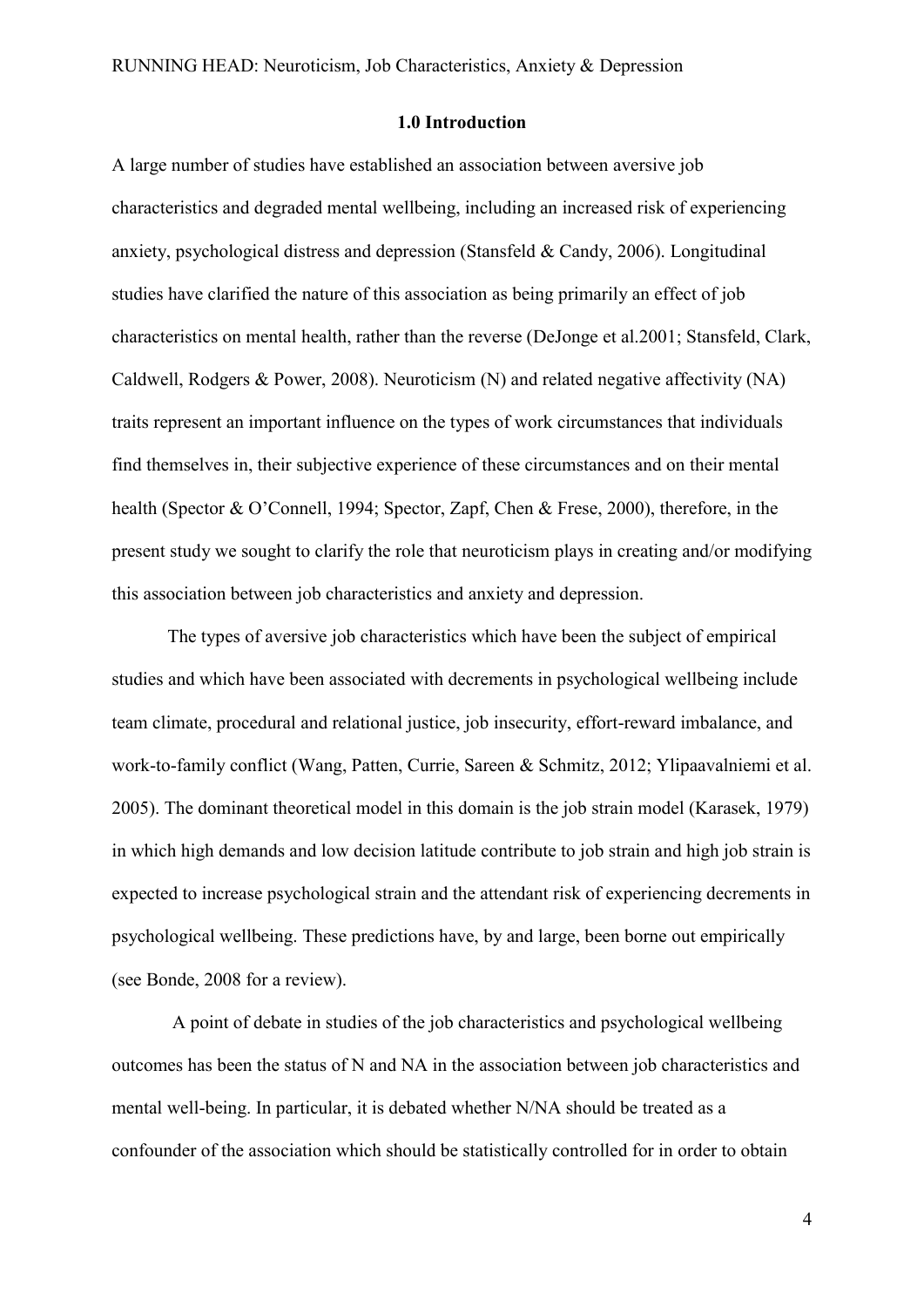the 'true' effect of job characteristics on psychological wellbeing (e.g. see Spector et al. 2000). Two variables can be said to be confounded when a third variable (the confounder) influences them both (Pearl, 1998). There are two senses in which N/NA may be considered to confound the association between job contents and anxiety and depression. First, individuals high in N/NA may have an increased tendency towards negative reporting of both work circumstances and wellbeing due to the pessimistically biased perceptual sets associated with high N/NA (Ylipaavalniemi et al., 2005). Second, being higher in N/NA may result in increased exposure to adverse work circumstances in addition to increasing risk of lowered psychological wellbeing. Individuals higher in N/NA have been shown to experience increased exposure to negative life events (van Os, Park & Jones, 2001) and, in addition, N/NA is a major vulnerability factor for both anxiety and depression (Krueger, 1999). In the work context, if an individual higher in N/NA is more prone to psychological distress they may receive less social support due to being perceived as less able to reciprocate, or be given less autonomy if they are perceived by supervisors as being less motivated (De Jonge et al. 2001). In addition, individuals who experience high levels of psychological distress may select into poorer working conditions due to, for example, a lack of self-esteem, or an impaired educational or work record as a result of experiencing psychological distress (Stansfeld et al. 2008). They may also be less effective in altering or controlling negative work circumstances when experienced (see Taris, Bok & Calje, 1998).

On the other hand, some authors have argued that controlling for N/NA may actually remove some of the variance in job strain and, thus, result in an under- rather than an overestimation of the association between job characteristics and psychological wellbeing (Spector et al. 2000).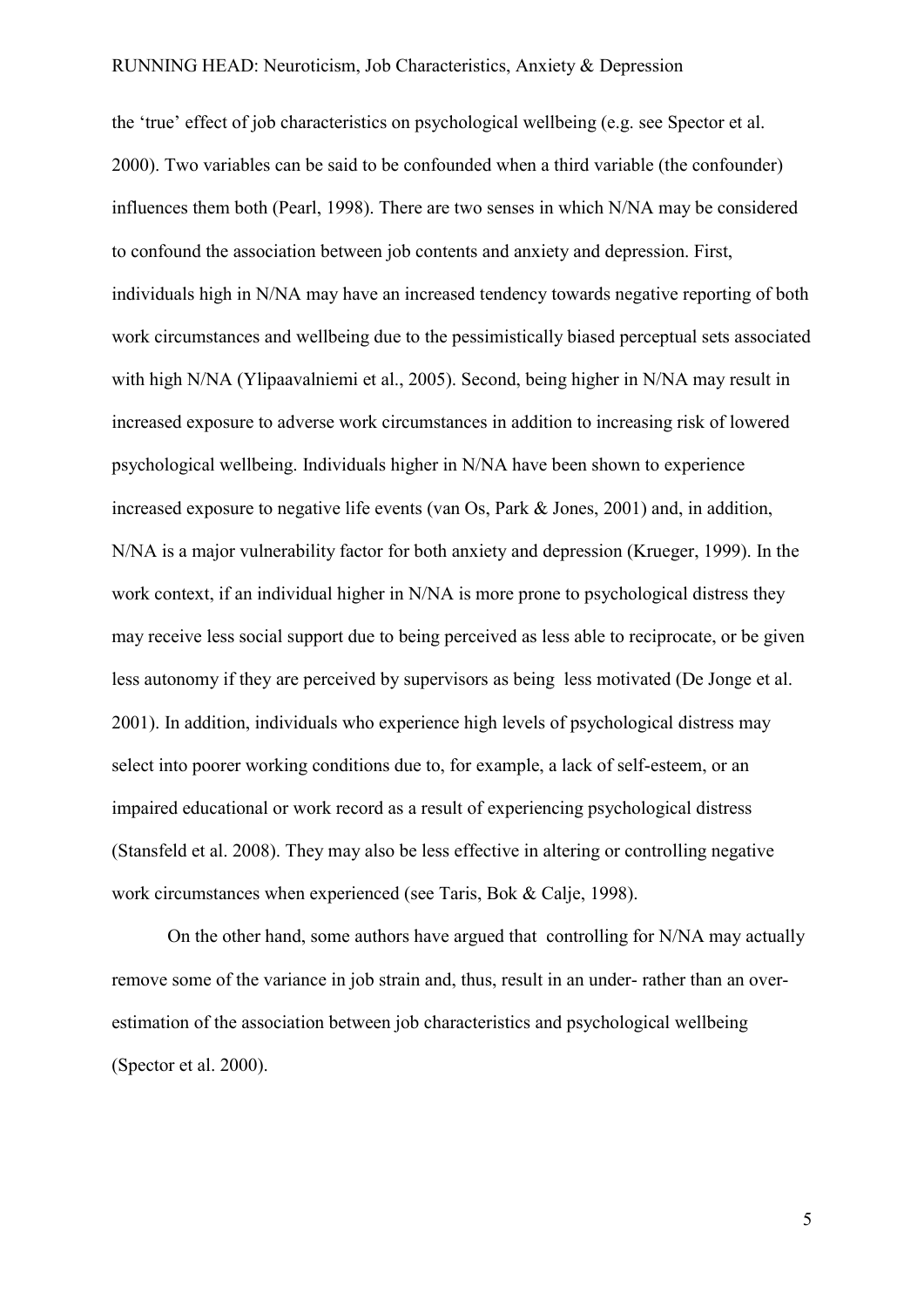There is some evidence to suggest that N/NA may not in fact be an important confounder of the association between job characteristics and psychological wellbeing. For example, in studies in which job characteristics have been objectively assessed in order to control for reporting biases, work characteristics still predict psychological wellbeing (Waldenstrom et al. 2006). Further, in a longitudinal study, Stansfeld et al. (2008) found that although earlier psychological distress influenced later work characteristics, it did not completely explain the association between work characteristics and anxiety and depression later in life.

An alternative possibility is that the role that N plays in the association between job characteristics and psychological distress is primarily one of moderator rather than confounder. In this view N/NA may genuinely interact with aversive professional circumstances, in that individuals high in neuroticism may respond more negatively to these circumstances than individuals low on neuroticism. This is consistent with the evidence that individuals higher in N/NA, have stronger negative reactions to aversive circumstances and are more likely to become depressed as a result of exposure to such circumstances (Kendler, Kuhn & Prescott, 2004). If high N/NA individuals already have lowered thresholds for psychological distress, then they may require less exposure to adverse job characteristics to trigger, psychological disorders such as anxiety or depression. This would lead to a trait-byenvironment interaction in which high N/NA individuals are at increased risk of anxiety or depression under exposure to aversive job characteristics than those lower on N/NA.

In the present study we, therefore, take a different approach to the question of the role of N in the association between job characteristics and anxiety and depression than that taken by previous studies. We test the plausibility of both the 'N as confounder' and 'N as moderator' hypotheses in latent variable models specifying these alternative but not necessarily mutually exclusive roles of N. We evaluate the feasibility of the 'N as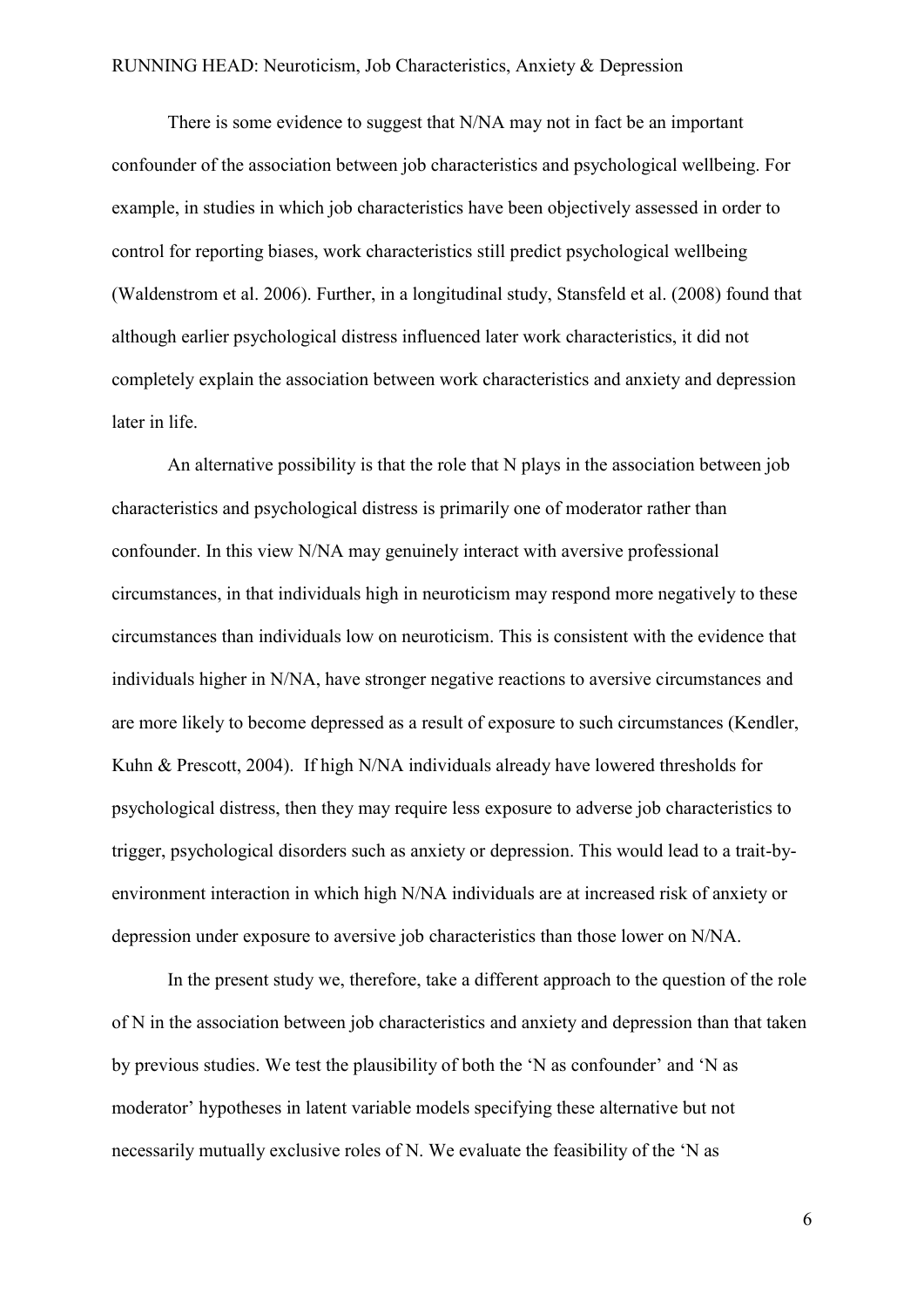confounder' by comparing the association between job characteristics and anxiety and depression with and without modeling N as a confounder of this association. We evaluate the feasibility of the 'N as moderator' hypothesis by assessing whether the inclusion of latent interactions between N and job characteristics significantly improve the fit of structural equation model predicting anxiety or depression.

#### **2.0 Methodology**

#### **2.1 Sample**

The current sample (N=372) was approximately evenly split by gender (Female=222, 59.7%). Participants completed all measures through an on-line questionnaire. Participants provided there age in categories, with the majority of participants aged between 26 and 44  $(18-25 \text{ n} = 23; 26-34 \text{ n} = 135; 35-44 \text{ n} = 106; 45-54 \text{ n} = 66; 55-64 \text{ n} = 39; 65+ \text{ n} = 3)$ . All participants were currently in employment in a variety of organisations in the public and private sector.

#### **2.2 Measures**

*Neuroticism* was measured using the eight item scale from 'Big Five Inventory' (BFI, John, Donahue & Kentle, 1991). Participants responded on a five point scale ranging from *Strongly Disagree* to *Strongly Agree.* John and Srivastava (1999) report the Cronbach's alpha of Neuroticism scores to be 0.85.

*Depression and Anxiety* were measured using the 28-item General Health Questionnaire (GHQ-28, Goldberg & Hillier, 1979). Only items from the 'Severe Depression' and 'Anxiety and Insomnia' scales were administered (Werneke, Goldberg, Yalcin & Uston, 2000). Participants responded on a four point scale (1=not at all,  $2=$  no more than usual, 3=rather more than usual, 4=much more than usual), equivalent to that used in the full GHQ. The GHQ-28 has scale score reliabilities ranging from 0.71 to 0.85 (Vallejo, Jordán, Díaz, Comeche & Ortega, 2007).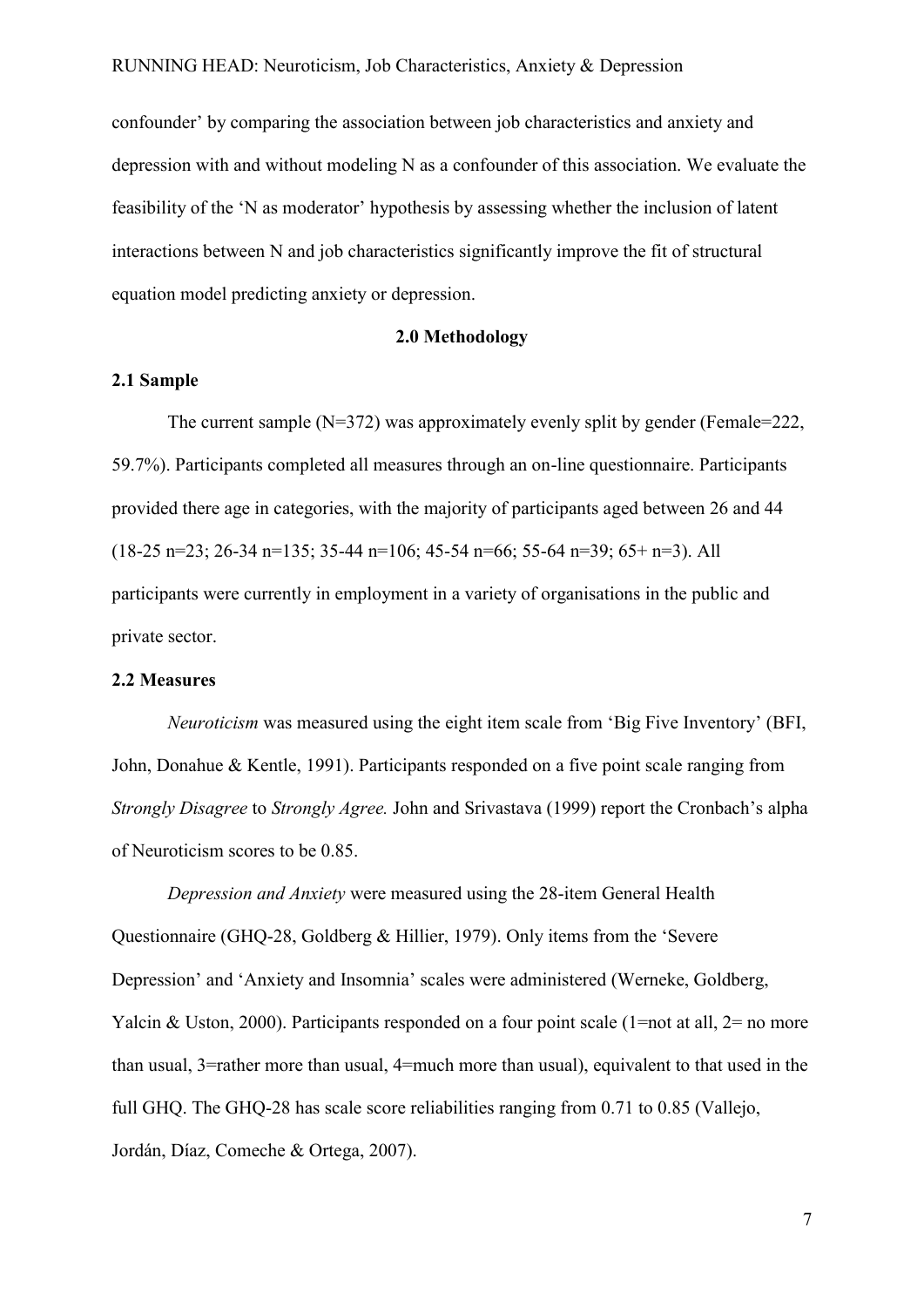*Job Characteristics* were assessed using 'Job Contents Questionnaire' (JCQ; Karasek, Brisson, Kawakami, Houtman, Bongers & Amick, 1998). The JCO contains five scales, namely Skill Discretion, Decision Authority, Psychological job demands, Co-worker Support and Supervisor Support. The scales of Skill Discretion and Decision Authority can be combined into a measure of the broader construct of Decision Latitude, whereas Co-worker and Supervisor Support can be combined into a measure of Social Support. Here we use the three broad factors of Decision Latitude, Psychological Demands and Social Support. Participants responded on a four point scale ranging from *Strongly Disagree* to *Strongly Agree*. Karasek et al. (1998) report Cronbach's alpha for scale scores for the ranging from 0.63 for Psychological Demands to 0.81 for Decision Latitude.

#### **2.3 Analysis**

We applied structural equation modelling (SEM) to test alternative models for the role of neuroticism in the association between job characteristics and anxiety and depression. SEM has a number of advantages in this instance as it allows for the estimation of latent variables from only common variance in a set of indicators; thus excluding specific and error variance; and allows for the computation of model fit indices aiding model comparison. All models were estimated in Mplus 6.0 (Muthén & Muthén, 2010).

#### *2.3.1 Measurement Model*

In order to model latent interactions (see Structural Models), maximum likelihood (ML) estimation with numerical integration is applied and thus, continuous indicators are required. Given that the item formats for all variables are categorical with a limited number of response points, a parcelling strategy was used. Parcelling offers a closer, but not perfect, approximation to continuous measurement. The use of parcels allowed for the consistent application of ML estimation across our structural models.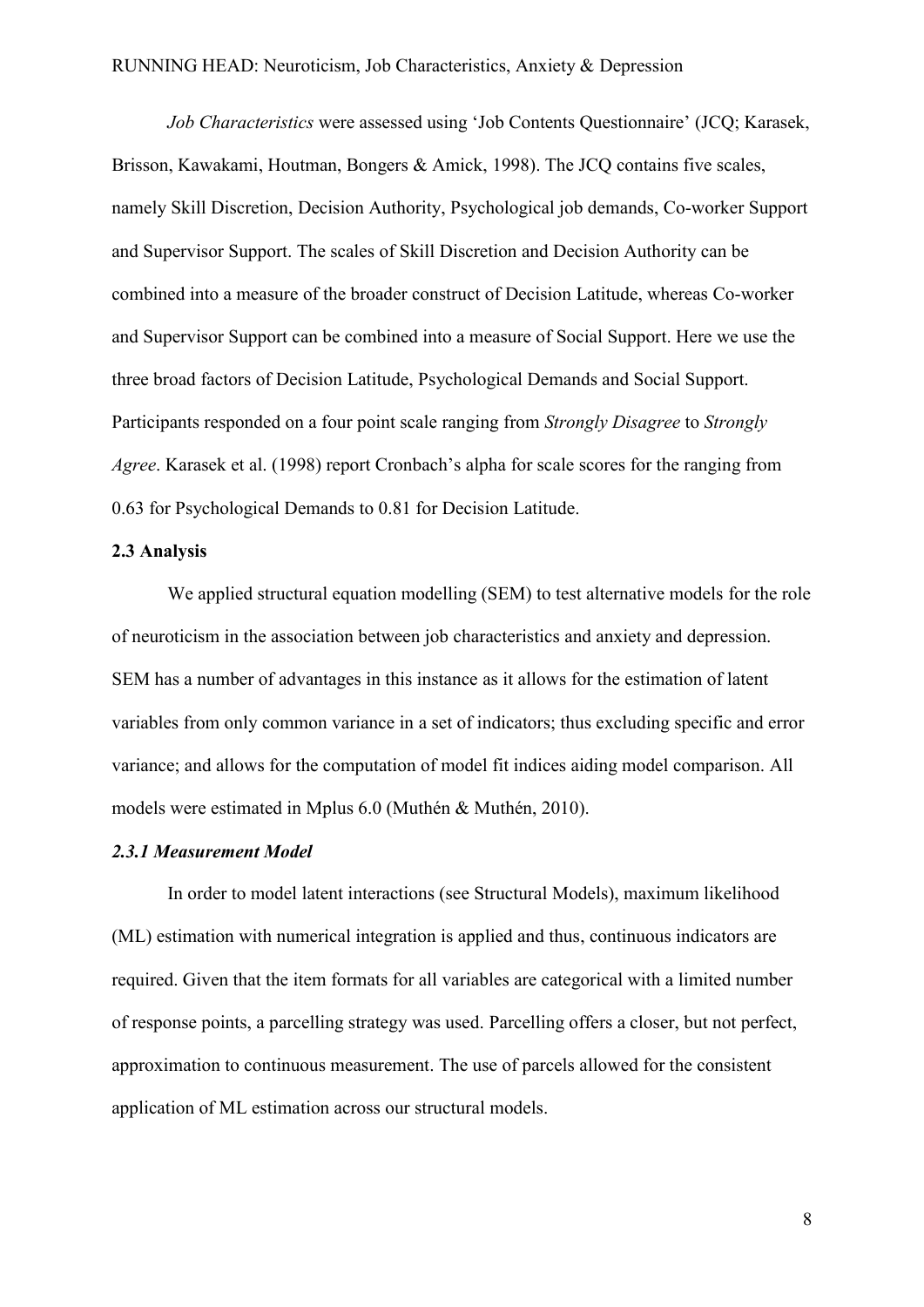However, there remains debate in the SEM literature as to whether the use of item parcels is appropriate and whether they lead to bias in the structural parameters (see Little, Rhemtulla, Gibson & Schoemann, in press). Here, we first establish the item level fit of the measurement model and the correlations between the latent constructs. Next, we create item parcels and re-estimate the model in order to compare model fit, and the magnitudes of the correlations between constructs. If both item and parcel level models displayed good fit, and the correlations did not differ markedly across solutions, then we considered item parcelling strategy to have introduced minimal additional bias to the model.

For the item level measurement model, we estimated latent factors for the three factors of the JCQ (Decision Latitude, Psychological Demands and Social Support), Neuroticism, Anxiety and Depression. All items were loaded onto their hypothesized latent factors with the variance of the latent constructs fixed to 1.0 for identification. No cross loadings were specified and all latent constructs were allowed to correlate. The model was estimated using weighted least squares means and variances (WLSMV) estimation because of the categorical item format.

Next we created item parcels. The aim was to build balanced parcels (Little et al., in press) based on the item factor loadings. Here we paired the highest and lowest loading items sequentially into parcels. Three parcels were created per latent factor as a minimum for identification. In the case of the Psychological Demands factor of the JCQ, which contains only 5 items, the highest loading item from the item level measurement model was retained as a single item, and the other four items were paired. The mean of the summed raw scores was used as the parcel value (see Figure 2).

#### *2.3.2 Structural Models*

Four structural models (Figure 1) were estimated in order to test the different hypotheses as to the role of Neuroticism in the association between job characteristics,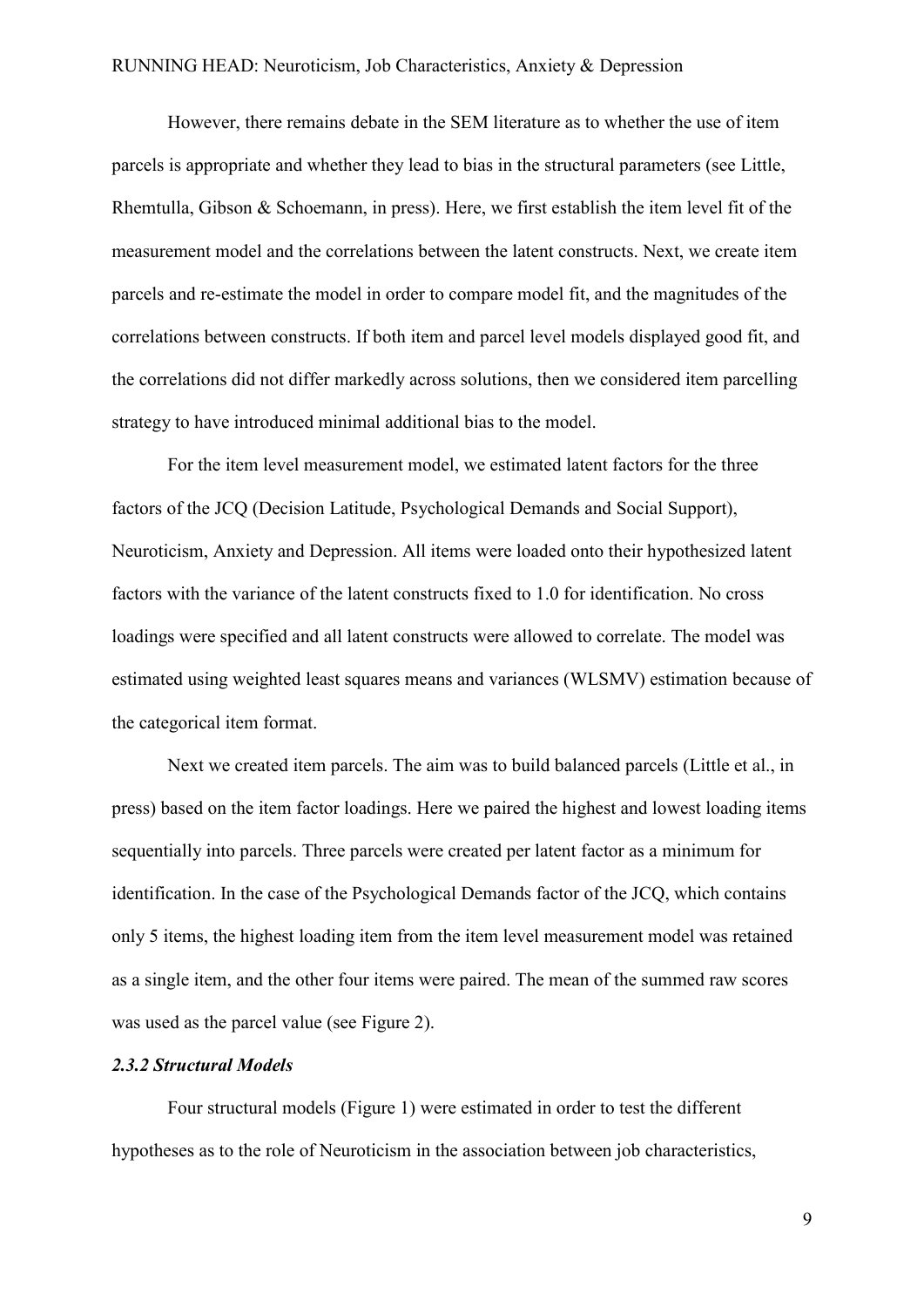anxiety and depression. Model 1 (Panel A) is a simple regression of Anxiety and Depression on the three factors of the JCQ. Model 2 (Panel B) extends this regression model to include Neuroticism. The difference in regression coefficients across models1 and 2 provides a measure of the degree of attenuation due to N. Model 3 (Panel C), extends model 2 to include latent interactions between Neuroticism and the JCQ factors in order to test whether Neuroticism acts as a moderator. Lastly, in Model 4 (Panel D), we treat N as a confounder and partial out variance in both JCQ factors and Anxiety and Depression.

#### (Insert Figure 1 about here)

In all models, correlations between N and Decision Latitude, Psychological Demands and Social Support were fixed to zero, but the three JCQ factors were allowed to correlate. Parcel level structural models were estimated using robust maximum likelihood (MLR).

#### *2.3.3 Model Evaluation*

Model fit was assessed using multiple fit indices and common cut-off criteria for good fitting models (e.g. Hu & Bentler, 1999). Here we adopted a cut-off of >.90 to .95 for the CFI and TLI, of  $\leq 08$  for the RMSEA and of  $\leq 06$  for the SRMR. However, we treat cut-off values as approximate guides to model fit, and not as absolute values (Marsh, Hau & Wen, 2004). The SRMR is not available for categorical estimation using WLSMV, and so we also report the WRMR. Yu (2002) suggests values of <0.90 are indicative of good fit according to the WRMR, however, there remains very little research on this index of fit.

Only limited model fit indices are available for the latent interaction model (Model 3), as this estimation method utilises numerical integration. Therefore, we also report AIC and BIC as these indices are available for all models. In comparing the four non-nested structural models, differences of approximately 10 in BIC taken as indicative of substantive improvements in model fit (Raftery, 1995). Models were also examined based on the magnitude and significance of the regression parameters of interest.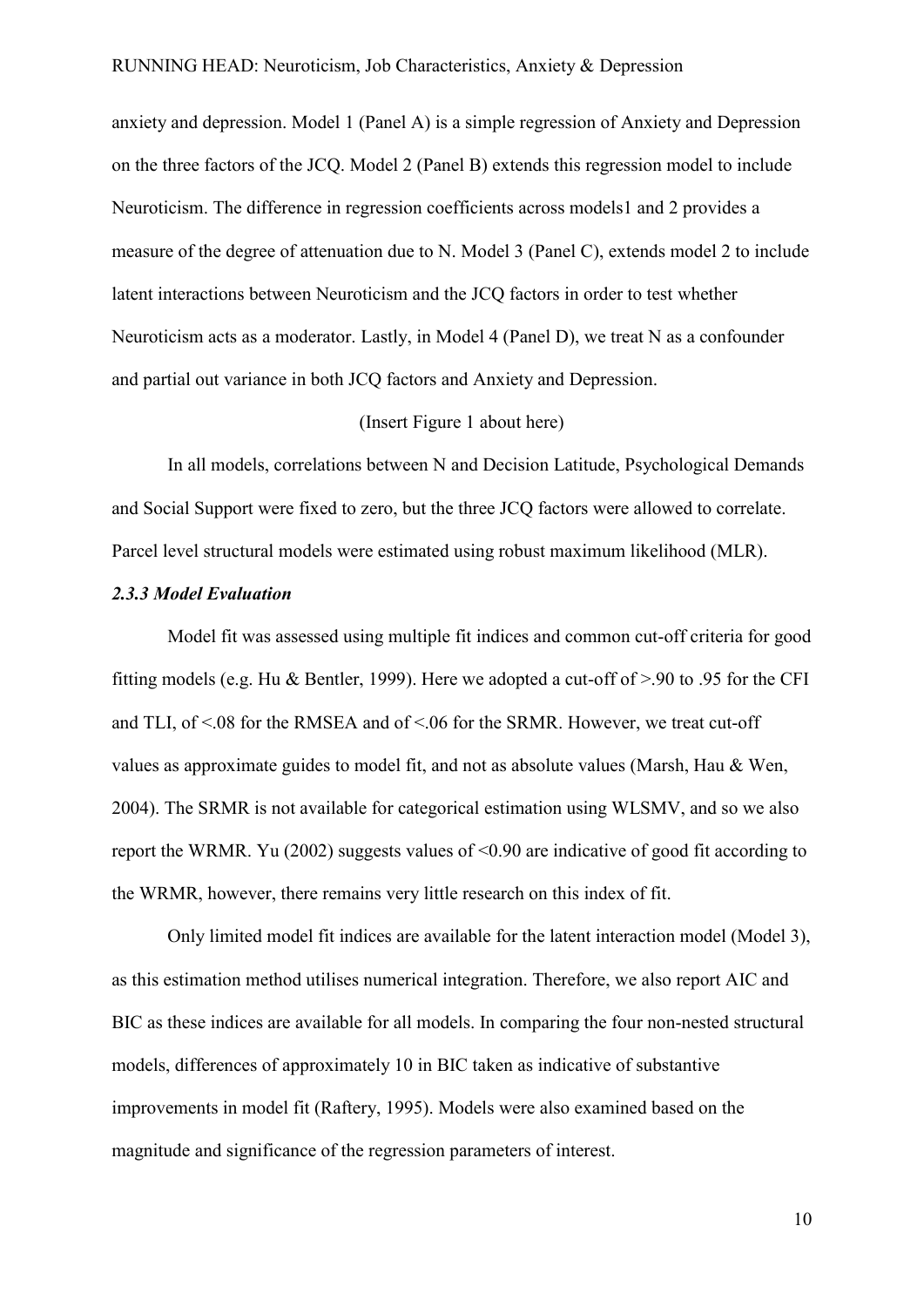#### **3.0 Results**

In the current sample, 11.1% and 50.1% of participants scored above the threshold indicating the presence of depression and anxiety respectively, based on the suggested cut-off values for the GHQ.

#### **3.1 Measurement Model**

Model fit for the item level measurement model was moderate to good (χ2 =2145.61,df=887,*p*<.001;CFI=.94;TLI=.93;RMSEA=.062;WRMR=1.65). All factor loadings were statistically significant ( $p$ <.001). Factors loadings for Decision Latitude ranged from .32 to .87; for Psychological Demands from .48 to .85; for Social Support from .49 to .89; for Anxiety from .75 to .91; for Depression from .88 to .97; and for Neuroticism from .50 to .81. The parcelled measurement model (Figure 2) also showed good fit  $(\chi^2 = 263.38, df = 120,$ *p*<.001;CFI=.97;TLI=.96;RMSEA=.057;SRMR=.045), with the inter-factor correlations highly consistent across the item and parcel level models (Table 1).

> (Insert Figure 2 about here) (Insert Table 1 about here)

#### **3.2 Structural Models**

The results for the structural models are shown in Tables 2 and 3. The difference in parameter estimates across models 1 and 2 and 4 provide an estimate of the attenuation of the association due to first, controlling N variance in anxiety and depression and, second, controlling the effects of N on both reported job characteristics and anxiety and depression. In model 1, Decision Latitude and Psychological Demands have significant effects on Anxiety, accounting for 27.3% of the variance. Decision Latitude and Social Support have significant effects on Depression, accounting for 13.3% of the variance.

N is a significant predictor of both Anxiety and Depression (Model 2). The inclusion of N as a predictor of Anxiety and Depression results in a large attenuation of the effects of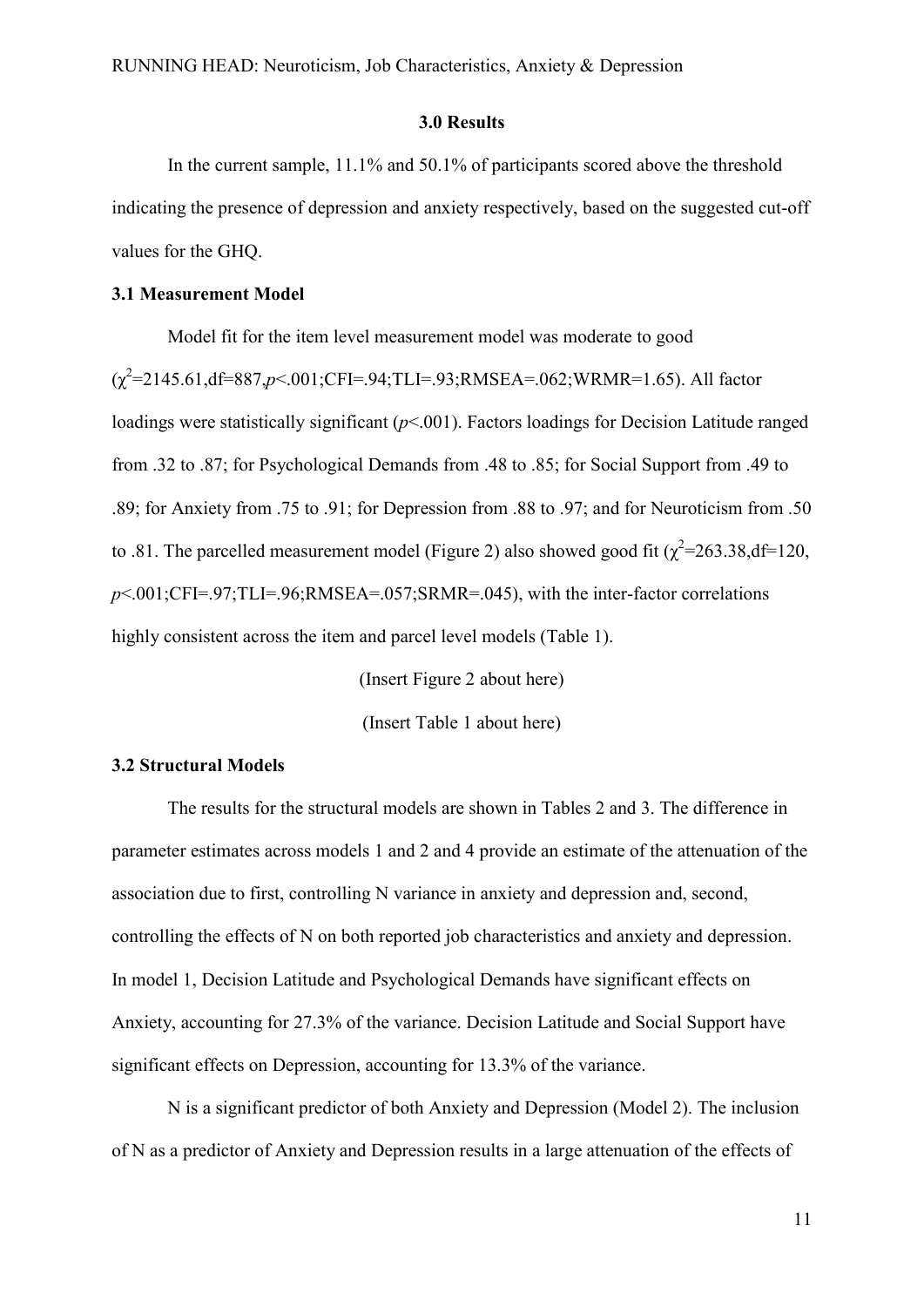job characteristics. For example, the effect of Decision Latitude on Anxiety drops from -.38 to -.13, whilst the effects of Psychological Demands drop from .45 to .27. N incrementally adds 28.2% variance explained in Anxiety, and 8.4% in Depression. The inclusion of N also reduces the correlation between Anxiety and Depression from .44 (*p*<.001; Model 1) to .26 (*p*<.001; Model 2). Collectively these results suggest shared variance attributable to N in Anxiety, Depression and job characteristics.

#### (Insert Table 2 about here)

In model 3 we tested whether significant interactions were present between N and JCQ factors. No significant interactions were found in the prediction of Anxiety. In the case of Depression, a significant interaction was found between Decision Latitude and Neuroticism. This interaction is represented in Figure 3. The three lines indicate the linear variation of Depression with Decision Latitude for three different levels of Neuroticism. The interaction indicated that individuals of lower levels of N were of greater risk of experiencing depression under conditions of low decision latitude than those of higher levels of N.

#### (Insert Figure 3 about here)

In model 4, we also included the effects of N on JCQ factors. N had significant effects on Decision Latitude (β=-.36, *p*<.001; 12.0% variance explained), Psychological Demands (β=.18, *p*<.01; 3.5% variance explained) and Social Support (β=-.26, *p*<.001; 5.7% variance explained). When fully controlling for N, further attenuations were seen, with the effects of Decision Latitude now being non-significant for both Anxiety and Depression. However, the effect of Psychological Demands on Anxiety, and Social Support on Depression, both remained significant, suggesting this association is independent of N.

#### (Insert Table 3 about here)

Finally, considering the model fit of the four models (Table 3), it is clear that both the interaction (model 3) and confounding (model 4) models show the best, comparable levels of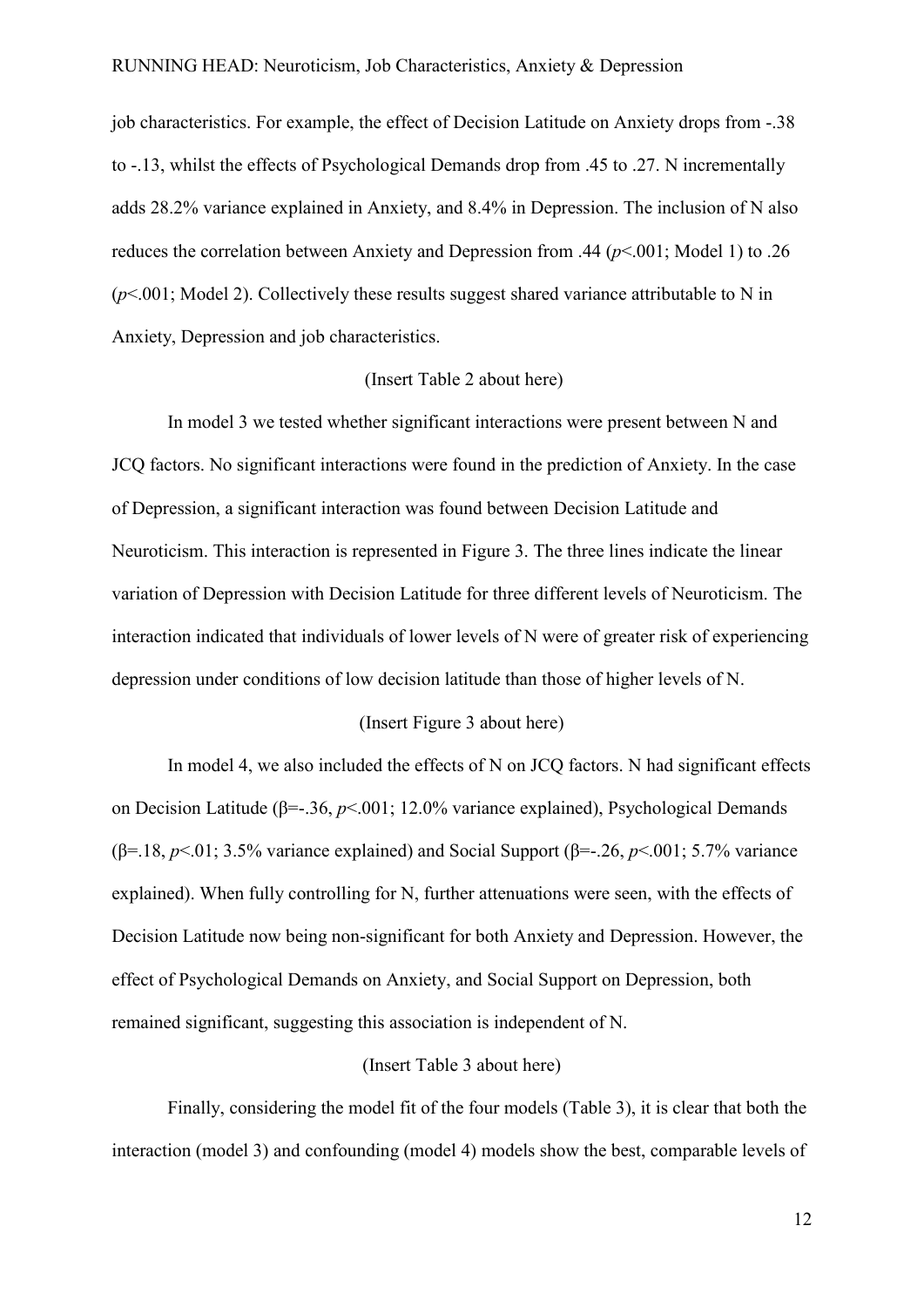fit. This is based on the observation that the difference in BIC is less than 10 (Raftery, 1995) and the difference in AIC is only 3. Thus, statistically, these models are largely indistinguishable in the current sample and it is, therefore, not possible to conclude that the possible confounding role of N is necessarily more or less important than the moderating role of N, merely that both seem to be reasonably consistent with the data.

#### **4.0 Discussion**

In the present study, we sought to clarify the role that neuroticism plays in the association between job characteristics and anxiety and depression. Consistent with previous studies, we found that adverse work characteristics tended to be associated with higher levels of anxiety and depression, however, we found different patterns of results for different job characteristics, suggesting that the effects of job characteristics on psychological wellbeing and the role that neuroticism plays in this is not uniform across different features of the work environment and different aspects of psychological wellbeing.

There was evidence that neuroticism may have confounded the associations between decision latitude and both anxiety and depression. After controlling for the effects of neuroticism on all three these constructs, the initially significant associations were attenuated to non-significance. As may be expected, the largest attenuation was seen after controlling for neuroticism variance in anxiety and depression.

Further, there was also evidence that neuroticism interacts with decision latitude in predicting depression. Specifically, individuals of lower levels of neuroticism were of greater risk of experiencing depression under situations of low decision latitude than were individuals of higher levels of neuroticism. Though high levels of control in one's job is typically thought of as being desirable, for individuals high in N who may lack confidence or worry about the consequences of their decisions, more direction from supervisors and *less*  control and autonomy may be more conducive to maintenance of psychological wellbeing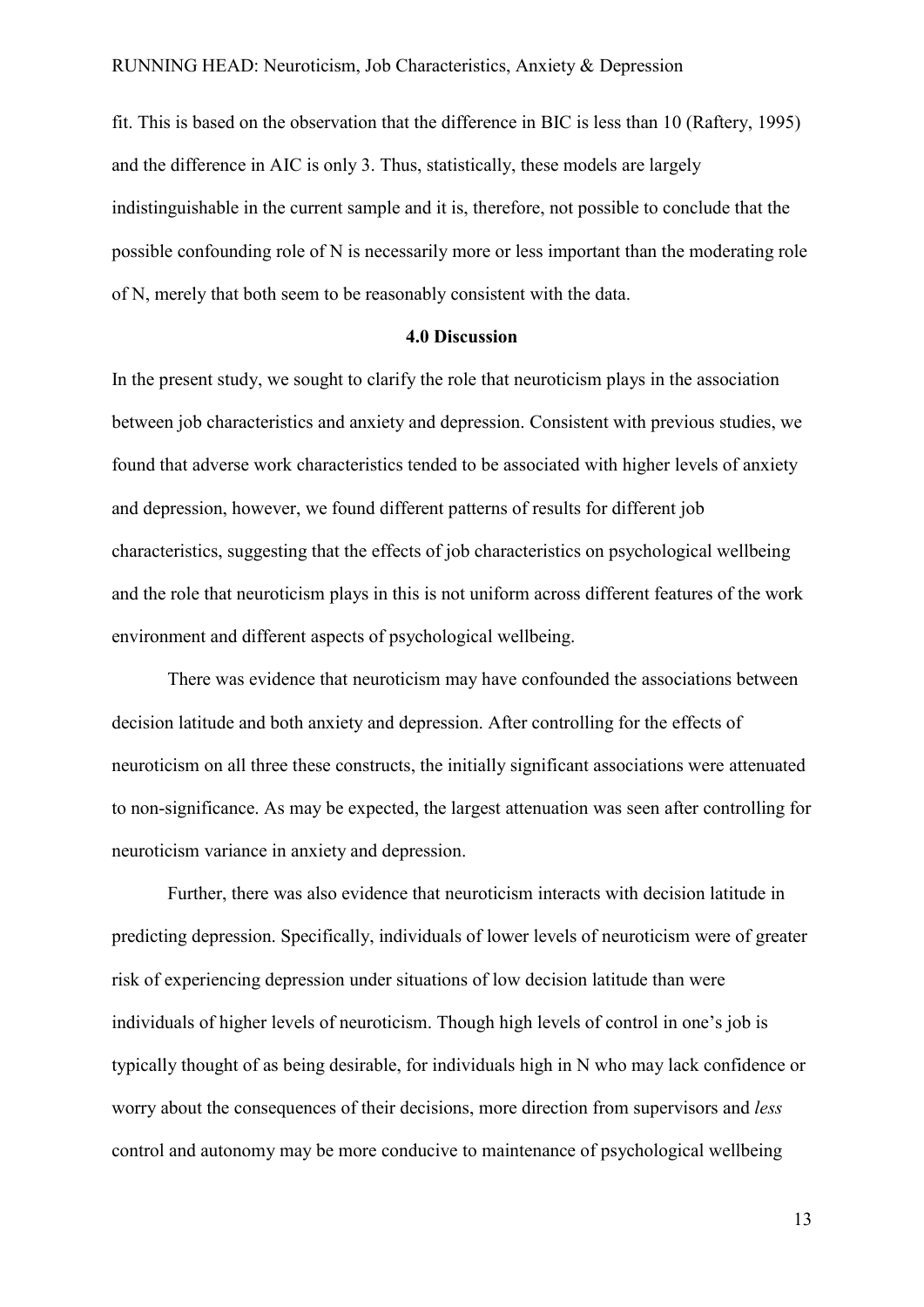(e.g. Sterns, Alexander, Barrett & Dambrot, 1983). However, this same interaction was not statistically significant for anxiety and so some caution in this interpretation is merited.

Nevertheless, the finding of a significant interaction between neuroticism and decision latitude implies an additional complexity to consider in the debate as to whether neuroticism should be treated as a confounder. Specifically, if interactions with neuroticism exist, then controlling for neuroticism alone will not remove the additional variance in outcome due to the interactions. To obtain associations that were entirely independent of neuroticism would require, in addition, statistical removal of this variance too. Whether or not this makes substantive sense in the context of a particular study is a theoretical rather than a statistical question, however, testing for the presence of interactions is informative with respect to the additional contribution to psychological wellbeing.

Two effects remained in model 4 which appear statistically independent of the main effect of neuroticism. Psychological demands were significantly related to anxiety, but not depression, whilst social support was significantly related to depression, but not anxiety. In both cases, controlling for variance due to neuroticism attenuated the strength of the associations, but did not remove them entirely.

Overall, the specificity of the associations between particular job characteristics and particular outcomes suggests that examining the effect of job characteristics on mental health using only higher-order job strain composites as is commonly done (e.g. Karasek & Theorell, 1990) could mask potential nuances in the associations with lower order factors.

#### **4.1 Strengths & Limitations**

Our study had some strengths and limitations which could affect the generalisability of results. The study utilised a good sized sample of participants all of whom were in fulltime employment in a number of different organisations, thus ensuring some degree variability in work characteristics. We were able to utilise SEM in order to estimate our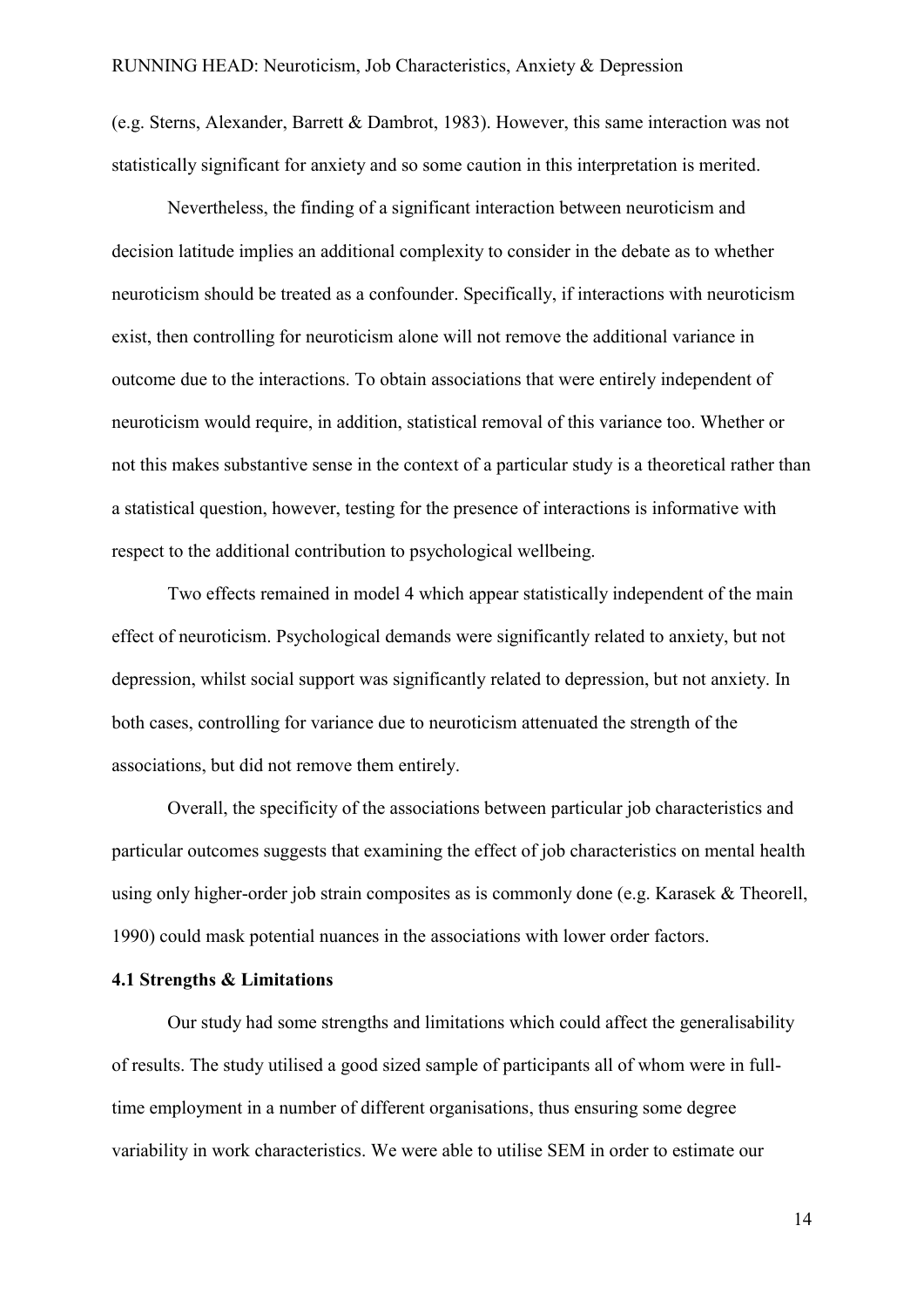models using latent (error free) variables, an advantage over observed score methods. However, in order to more reliably estimate latent interactions, we required closer approximation to continuous measurement than is offered by limited response format items, and thus we employed item parcelling. In this instance, this represents a pragmatic modelling decision necessary to test our substantive hypotheses.

Further, we had only cross-sectional data meaning that we could not verify direction of causality in this particular study; though previous longitudinal analyses suggested that it was reasonable to assume that the causal direction primarily ran from job characteristics to psychological wellbeing outcomes (Stansfeld et al. 2008). In addition, although we addressed a potential source of response bias in neuroticism, we had only self-report data and so could not verify the accuracy of reported job characteristics.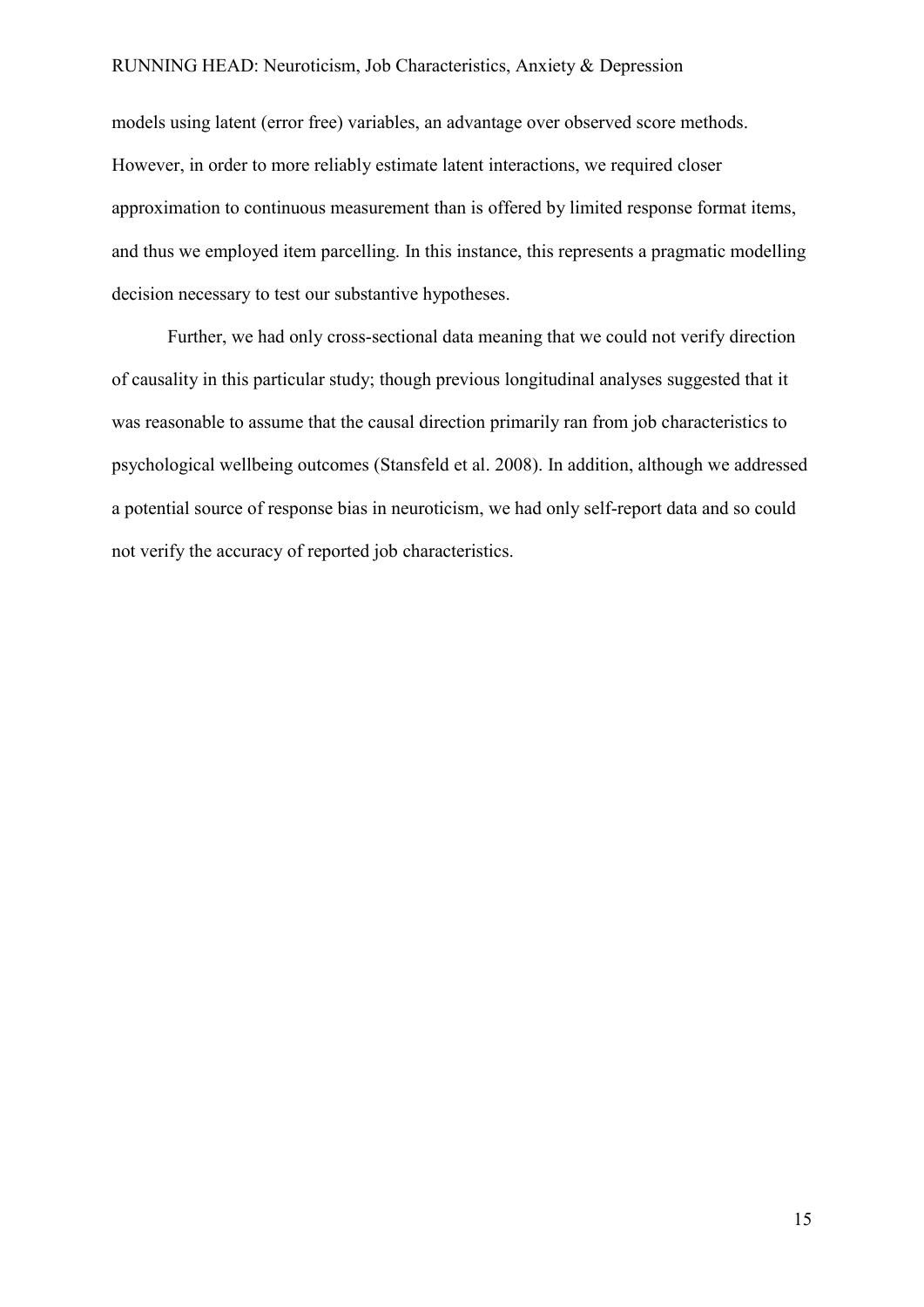#### **5.0 References**

- Bonde, J.P.E. (2008). Psychosocial factors at work & risk of depression: a systematic review of the epidemiological evidence. *Occupational & Environmental Medicine, 65,* 438 - 445.
- De Jonge, J., Dormann, C., Janssen, P. P., Dollard, M. F., Landeweerd, J. A., & Nijhuis, F. J. (2001). Testing reciprocal relationships between job characteristics and psychological well-being: A cross-lagged structural equation model. *Journal of Occupational and Organizational Psychology*, *74,* 29-46.
- Goldberg, D.P. & Hillier, V.F. (1979). A scaled version of the General Health Questionnaire. *Psychological Medicine, 9,* 139–45.
- Hu, L. & Bentler, P.M. (1999). Cut-off criteria for fit indexes in covariance structure analysis: Conventional criteria versus new alternatives. *Structural Equation Modelling*, 6, 1-55.
- John, O.P., Donahue, E.M., & Kentle, R.L. (1991). *The Big Five Inventory - Versions 4a and 54*. Berkeley: University of California, Institute of Personality and Social Research.
- John, O.P. & Srivastava, S. (1999). The Big-Five Trait Taxonomy: History, Measurement and Theoretical Perspectives. In Pervin, L. & John, O.P. (Eds.). *Handbook of personality: Theory and Research* (2nd edition) (pp.102-138). NewYork: Guilford.
- Karasek Jr, R. A. (1979). Job demands, job decision latitude, and mental strain: Implications for job redesign. *Administrative Science Quarterly*, *24,* 285-308.
- Karasek, R., Brisson, C., Kawakami, N., Houtman, I., Bongers, P. & Amick, B. (1998). The Job Content Questionnaire (JCQ): An instrument for internationally comparative assessments of psychosocial job characteristics. *Journal of Occupational Health Psychology*, *3,* 322–355.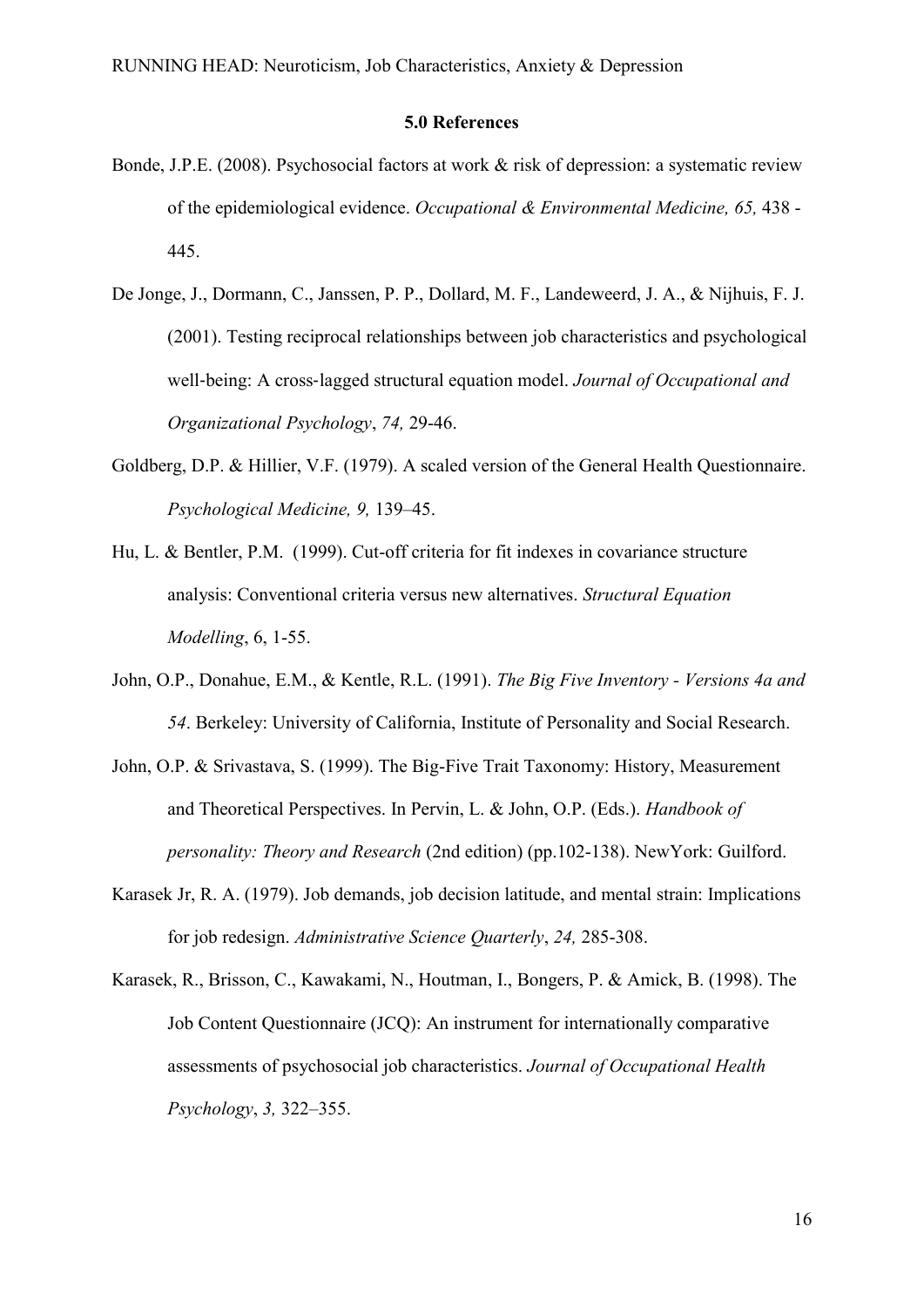- Karasek, R.A. & Theorell, T. (1990). *Health, work, stress, productivity and the reconstruction of working life*. New York: Basic Books.
- Karasek, R.A., Gordon, G., Pietrokovsky, C., Frese, M., Pieper, C., Schwartz, J…Schirer, D. (1985). *Job Content Instrument: Questionnaire and User's Guide.* Los Angeles, CA: University of Southern California.
- Kendler, K. S., Kuhn, J., & Prescott, C. A. (2004). The interrelationship of neuroticism, sex, and stressful life events in the prediction of episodes of major depression. *American Journal of Psychiatry*, *161*, 631-636.
- Krueger, R.E. (1999). Personality Traits in Late Adolescence Predict Mental Disorders in Early Adulthood: A Prospective-Epidemiological Study. *Journal of Personality*, 67, 1-27.
- Little, T. D., Rhemtulla, M., Gibson, K., & Schoemann, A. M. (in press). Why the items versus parcels controversy needn't be one. *Psychological Methods*.
- Marsh, H.W., Hau, K.T. & Wen, Z. (2004). In Search of Golden Rules: Comment on Hypothesis-Testing Approaches to Setting Cut-off Values for Fit Indexes and Dangers in over generalising Hu & Bentler's (1999) Findings. *Structural Equation modelling, 11*, 320–341.
- Muthén, L.K. and Muthén, B.O. (2010). Mplus User's Guide. Sixth Edition. Los Angeles, CA: Muthén & Muthén.
- Pearl, J. (1998). *Why there is no statistical test for confounding, why many think there is, and why they are almost right.* UCLA Cognitive Systems Laboratory, Technical Report.
- Raftery, A. E. (1995). Bayesian model selection in social research. *Sociological Methodology*, *25*, 111-164.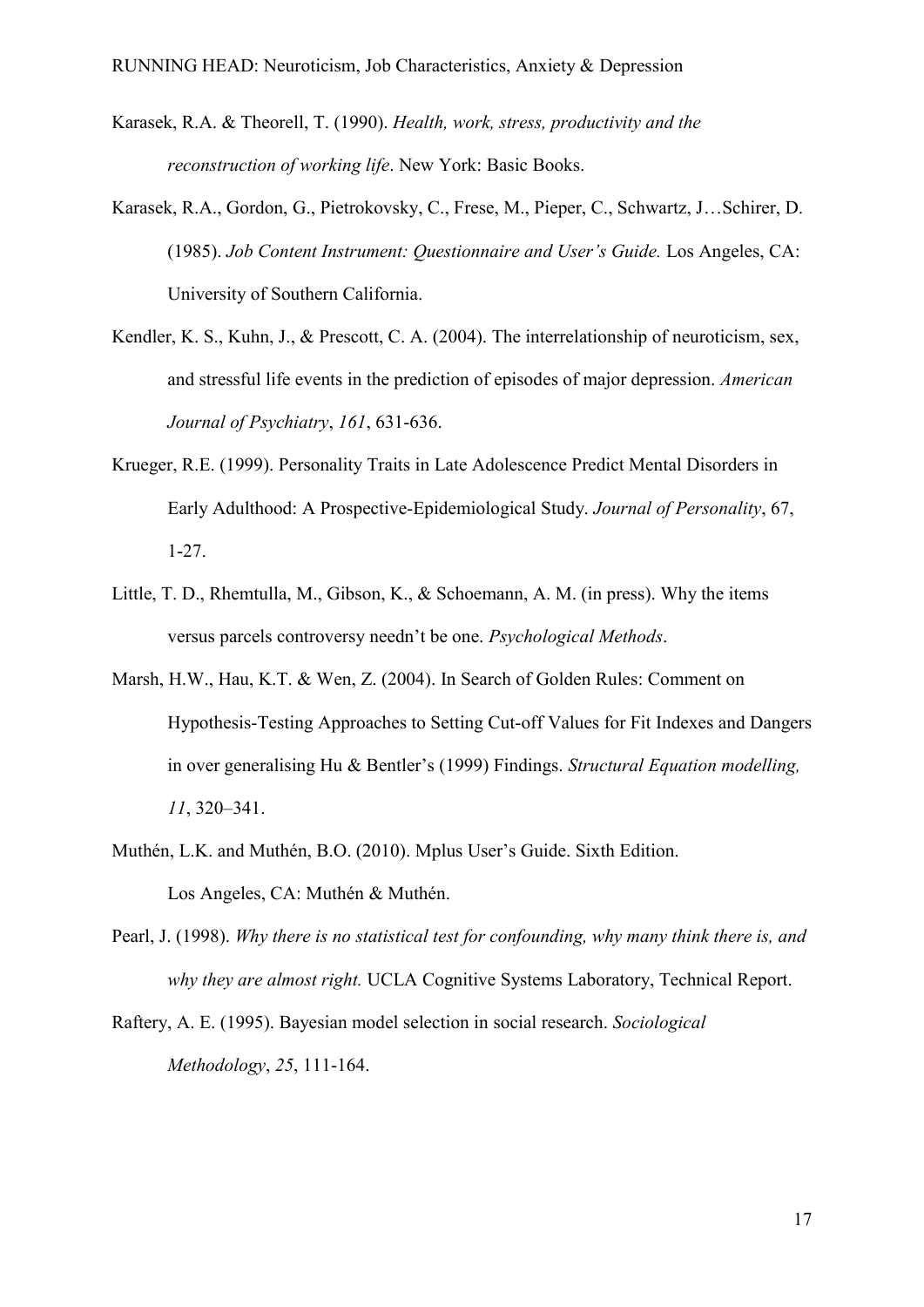- Spector, P. E., Zapf, D., Chen, P. Y., & Frese, M. (2000). Why negative affectivity should not be controlled in job stress research: don't throw out the baby with the bath water. *Journal of Organizational Behavior*, *21*, 79-95.
- Spector, P. E., & O'Connell, B. J. (1994). The contribution of individual dispositions to the subsequent perceptions of job stressors and job strains. *Journal of Occupational and Organizational Psychology, 67*, 1-11.
- Stansfeld, S., & Candy, B. (2006). Psychosocial work environment and mental health—a meta-analytic review. *Scandinavian Journal of Work, Environment & Health*, *32,* 443-462.
- Stansfeld, S. A., Clark, C., Caldwell, T., Rodgers, B., & Power, C. (2008). Psychosocial work characteristics and anxiety and depressive disorders in midlife: the effects of prior psychological distress. *Occupational and Environmental Medicine, 65,* 634-642.
- Sterns, L., Alexander, R. A., Barrett, G. V., & Dambrot, F. H. (1983). The relationship of extraversion and neuroticism with job preferences and job satisfaction for clerical employees. *Journal of Occupational Psychology*, *56*, 145-153.
- Taris, T.W., Bok, I.A., & Calje, D.G. (1998). On the Relationship Between Job Characteristics and Depression: A Longitudinal Study. *International Journal of Stress Management,* 5, 157-167.
- Vallejo, M.A, Jordán, C.M., Díaz, M.I., Comeche, M.I. & Ortega J. (2007). Psychological Assessment via the Internet: A Reliability and Validity Study of Online (vs Paper-&- Pencil) Versions of the General Health Questionnaire-28 (GHQ-28) and the Symptoms Check-List-90-Revised (SCL-90-R). *Journal of Medical Internet Research*, *9*: e2.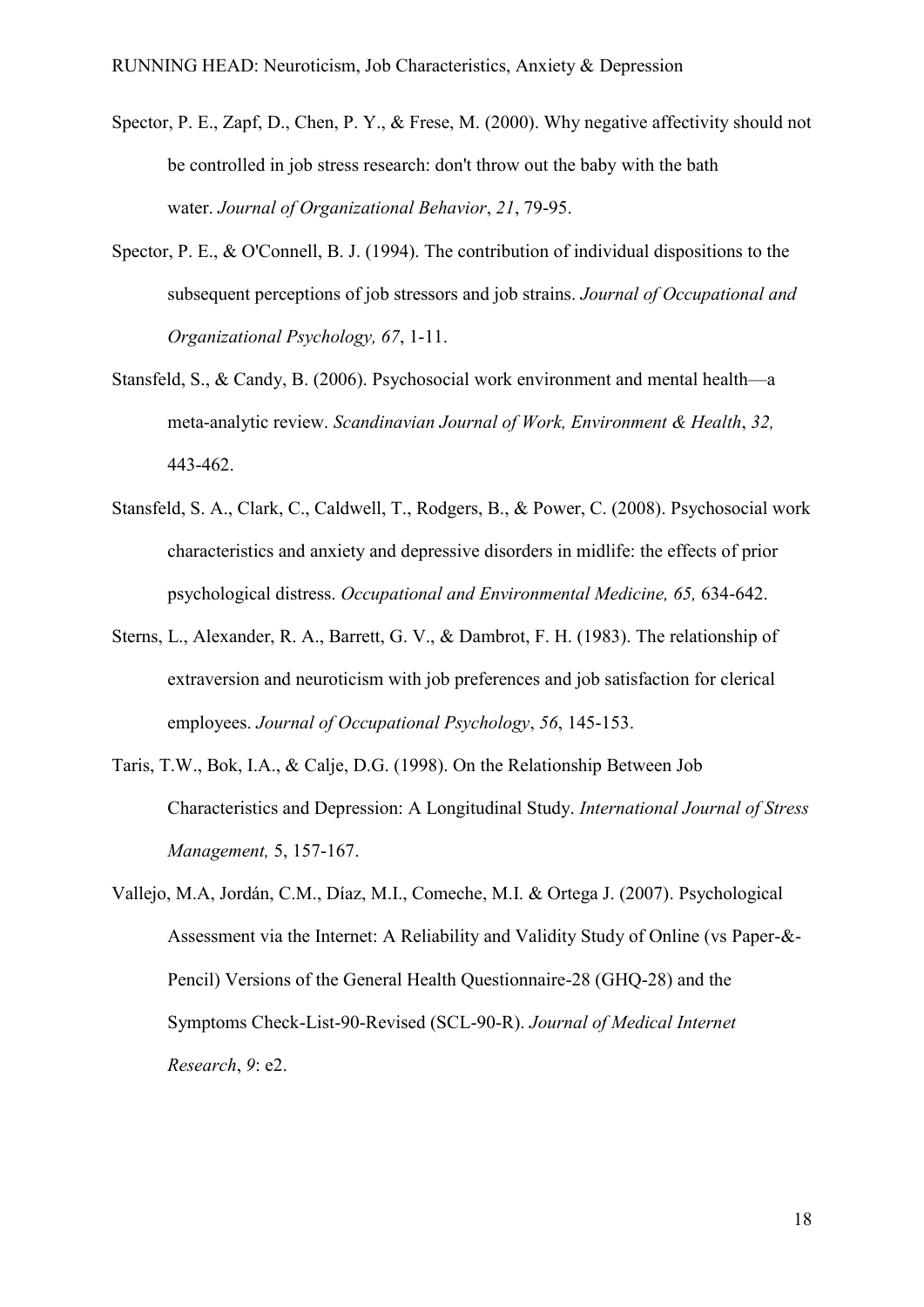- van Os, J., Park, S. B. G., & Jones, P. B. (2001). Neuroticism, life events and mental health: evidence for person—environment correlation. *The British Journal of Psychiatry, 178,* s72-s77.
- Waldenstrom, K., Ahlberg, G., Bergman, P., Forsell, Y., Stoetzer, U., Waldenstrom, M., Lundberg, I. (2006). Externally assessed psychosocial work characteristics and diagnoses of anxiety and depression. *Occupational and Environmental Medicine, 65,* 90-96.
- Wang, J., Patten, S.B., Currie, S., Sareen, J., & Schmitz, N. (2012). A Population-based Longitudinal Study on Work Environmental Factors and the Risk of Major Depressive Disorder. *American Journal of Epidemiology, 176,* 52-59.
- Werneke, U., Goldberg, D., Yalcin, I., & Ustun, B. (2000). The stability of the factor structure of the General Health Questionnaire. *Psychological Medicine*, *30,* 823–829.
- Ylipaavalniemi, J., Kivimäki, M., Elovainio, M., Virtanen, M., Keltikangas-Järvinen, L., & Vahtera, J. (2005). Psycholosocial work characteristics and incidence of newly diagnosed depression: a prospective cohort study of three different models. *Social Science and Medicine, 61,* 111-122.
- Yu C.Y. (2002). Evaluating cut-off criteria of model fit indices for latent variable models with binary and continuous outcomes. Unpublished Doctoral Dissertation, University of California, Los Angeles, CA. Available at:

http://www.statmodel.com/download/Yudissertation.pdf (accessed 5 January 2011).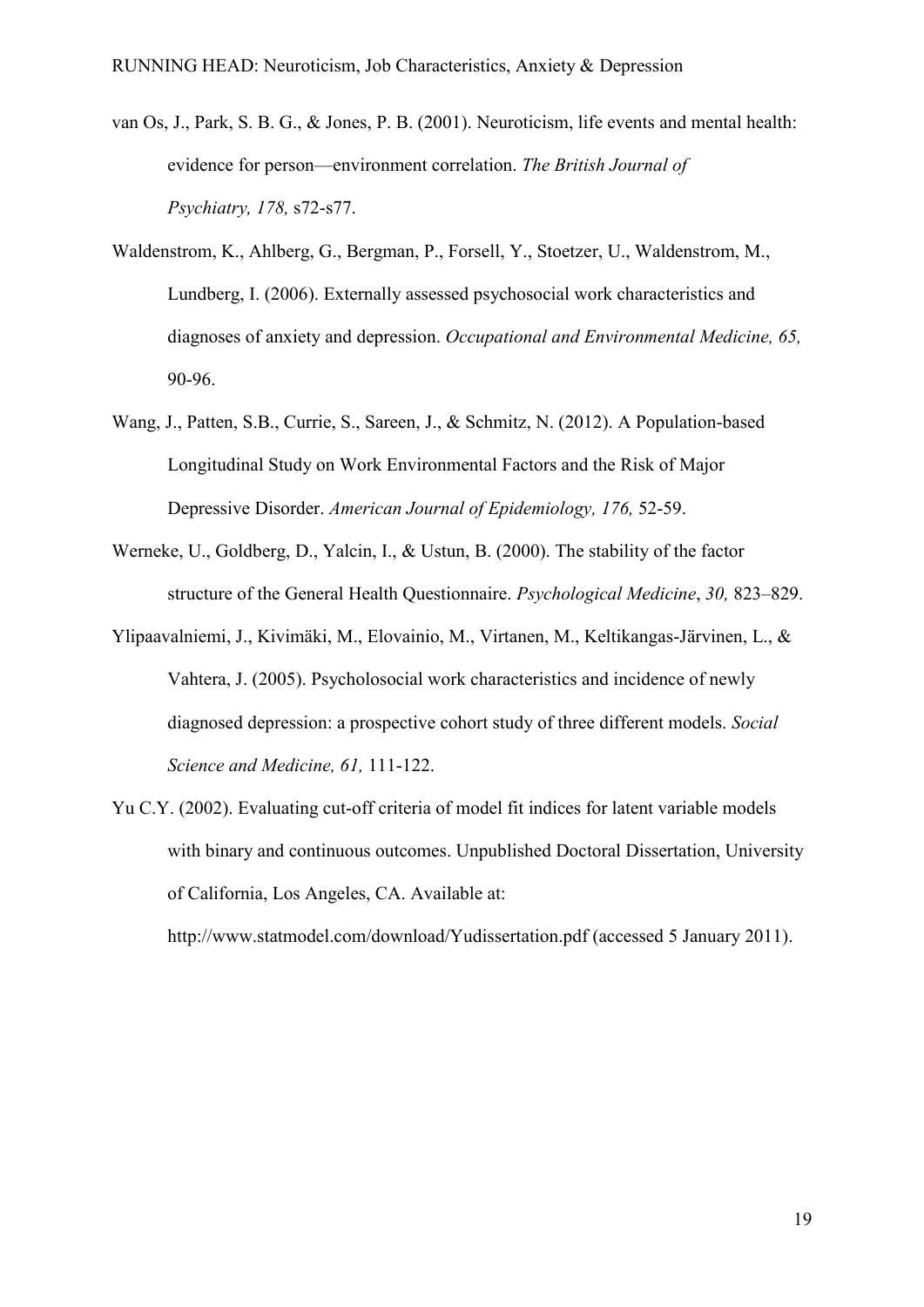## **Table 1:**

Latent factor correlations for the item and parcel level measurement models.

|                          |                       | $\mathcal{D}_{\mathcal{L}}$ | 3                        | 4         | 5          | 6                        |
|--------------------------|-----------------------|-----------------------------|--------------------------|-----------|------------|--------------------------|
| 1. Decision Latitude     | ۰                     | $\overline{.16}^*$          | $.40***$                 | $-.30***$ | $-31***$   | $-35$ <sup>***</sup>     |
| 2. Psychological Demands | $.17***$              | $\overline{\phantom{a}}$    | $-.24***$                | $.36***$  | .09        | $.19***$                 |
| 3. Social Support        | $39***$               | $-.24***$                   | $\overline{\phantom{a}}$ | $-.33***$ | $-.28$ *** | $-.24***$                |
| 4. Anxiety               | $-.31***$             | $.40***$                    | $-.29***$                |           | $51***$    | $.73***$                 |
| 5.Depression             | $-.39$ <sup>***</sup> | $15^*$                      | $-.30$ ***               | $.65***$  |            | $.46***$                 |
| 6. Neuroticism           | $-.36$ <sup>***</sup> | $21***$                     | $-.22***$                | $73***$   | $.66***$   | $\overline{\phantom{0}}$ |

# $p<05$ ; \*\*p<.01; \*\*\*p<.001

Note: Correlations from the item level measurement model are shown below the diagonal, correlations from the parceled measurement model above the diagonal.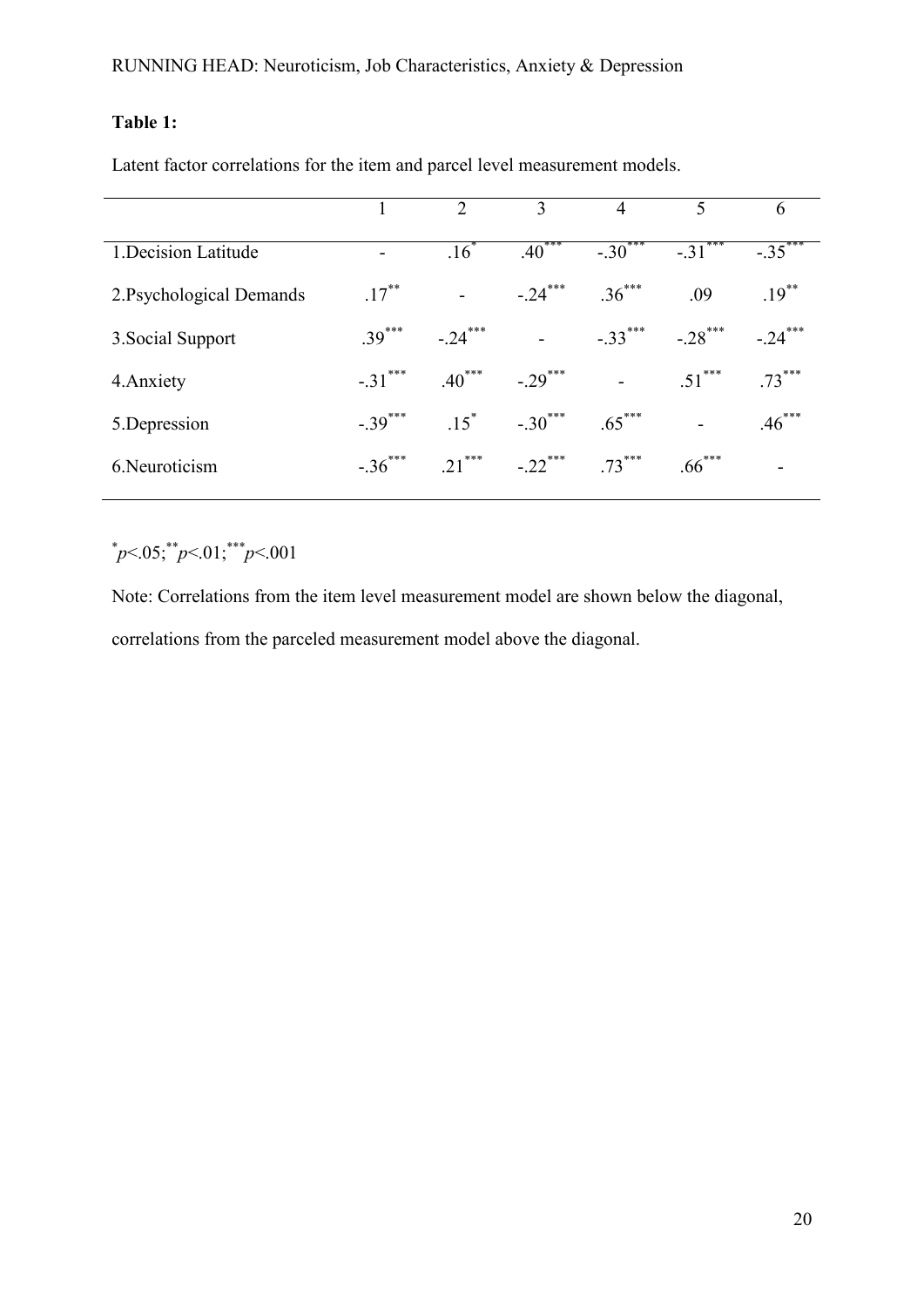## **Table 2:**

Standardized Structural Parameters for Models 1 to 4.

|                              | Anxiety       |             | Depression    |            |
|------------------------------|---------------|-------------|---------------|------------|
|                              | $\beta(S.E)$  | $p$ -value  | $\beta(S.E)$  | $p$ -value |
| Model 1                      |               |             |               |            |
| Decision Latitude            | $-.379(.076)$ | < 0.01      | $-.290(.071)$ | < 0.01     |
| <b>Psychological Demands</b> | .454(.075)    | < 0.01      | .102(.065)    | .118(ns)   |
| Social Support               | $-124(.073)$  | .092(ns)    | $-156(.071)$  | < 0.05     |
| Model 2                      |               |             |               |            |
| Decision Latitude            | $-.188(.082)$ | < 0.05      | $-171(.073)$  | < 0.05     |
| <b>Psychological Demands</b> | .409(.080)    | < 0.01      | .021(.067)    | .758(ns)   |
| Social Support               | $-.138(.079)$ | .082(ns)    | $-154(.072)$  | < 0.05     |
| Neuroticism                  | 1.000(.098)   | < 001       | .449(.069)    | < 001      |
| Model 3                      |               |             |               |            |
| <b>Decision Latitude</b>     | $-195(.105)$  | .061(ns)    | $-.203(.101)$ | < 0.05     |
| <b>Psychological Demands</b> | .412(.074)    | < 001       | .022(.069)    | .749(ns)   |
| Social Support               | $-137(.099)$  | $.167$ (ns) | $-151(.085)$  | .076(ns)   |
| Neuroticism                  | 1.014(.111)   | < 001       | .551(.112)    | < 0.01     |
| Neuroticism x Decision       | $-.093(.066)$ | .156(ns)    | $-497(.151)$  | < 01       |
| Latitude Interaction         |               |             |               |            |
| Model 4                      |               |             |               |            |
| Decision Latitude            | $-.126(.080)$ | .116(ns)    | $-.138(.071)$ | .053(ns)   |
| <b>Psychological Demands</b> | .369(.080)    | < 001       | .005(.067)    | .938(ns)   |
| Social Support               | $-.128(.078)$ | .098(ns)    | $-.148(.070)$ | < 0.05     |
| Neuroticism                  | 1.000(.102)   | < 0.01      | .450(.073)    | < 0.01     |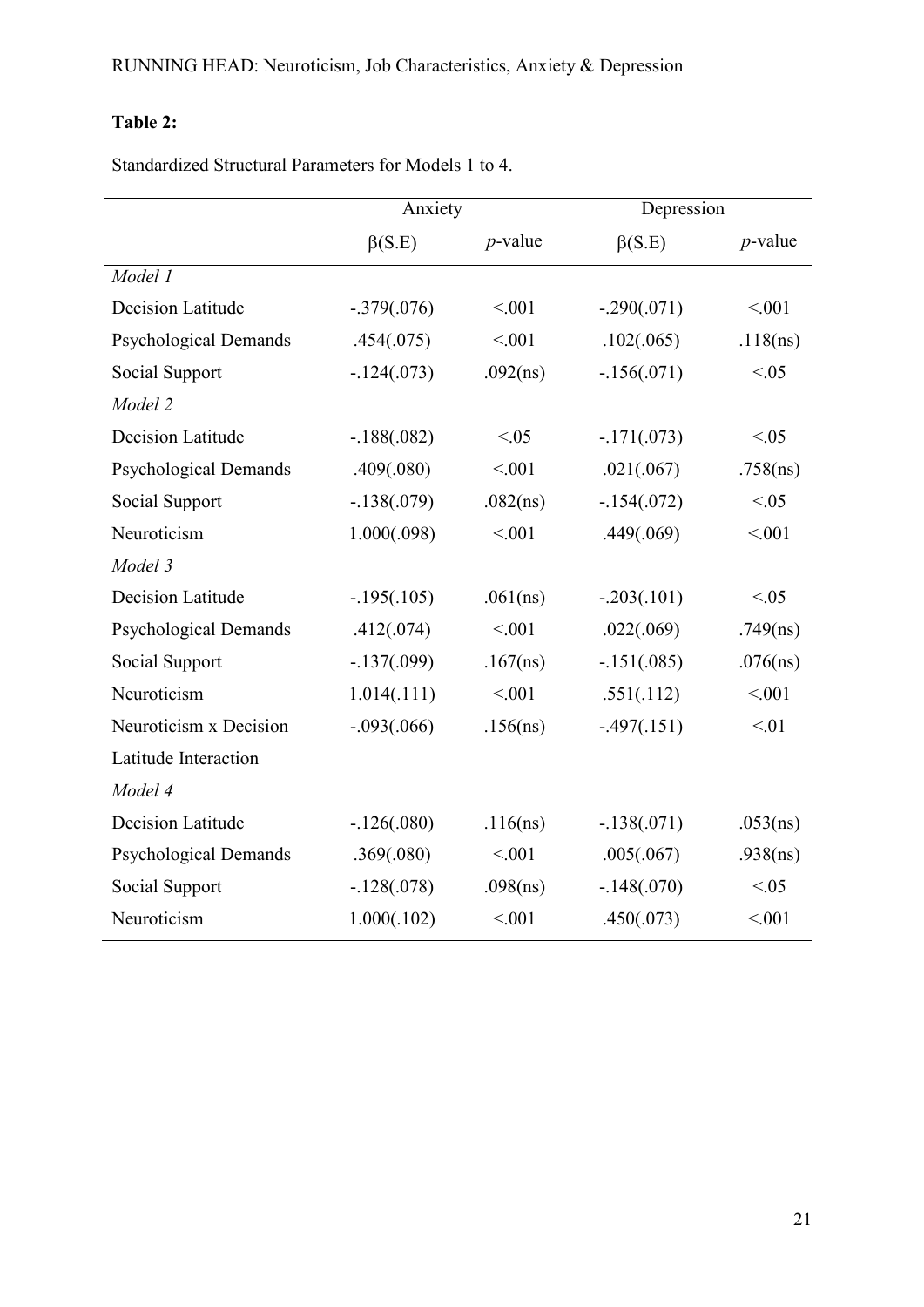## **Table 3:**

Model fit for the four structural models.

|         | $\gamma^{\scriptscriptstyle -}$ | df  | $p$ -value | <b>CFI</b> | <b>TLI</b>               | <b>RMSEA</b> | <b>RMSEA</b>     | <b>SRMR</b>    | <b>AIC</b> | <b>BIC</b> |
|---------|---------------------------------|-----|------------|------------|--------------------------|--------------|------------------|----------------|------------|------------|
|         |                                 |     |            |            |                          |              | 90% CI           |                |            |            |
| Model 1 | 201.02                          | 80  | < 0.01     | .97        | .96                      | .064         | $.053$ to $.075$ | .046           | 7617.58    | 7833.12    |
| Model 2 | 316.13                          | 123 | < 001      | .96        | .95                      | .065         | $.056$ to $.074$ | .098           | 9974.44    | 10233.09   |
| Model 3 | ۰.                              | ۰.  | -          | -          | $\overline{\phantom{a}}$ | $\sim$       | -                | $\blacksquare$ | 9924.69    | 10191.18   |
| Model 4 | 263.38                          | 120 | < 001      | .97        | .96                      | .057         | $.047$ to $.066$ | .045           | 9927.69    | 10198.09   |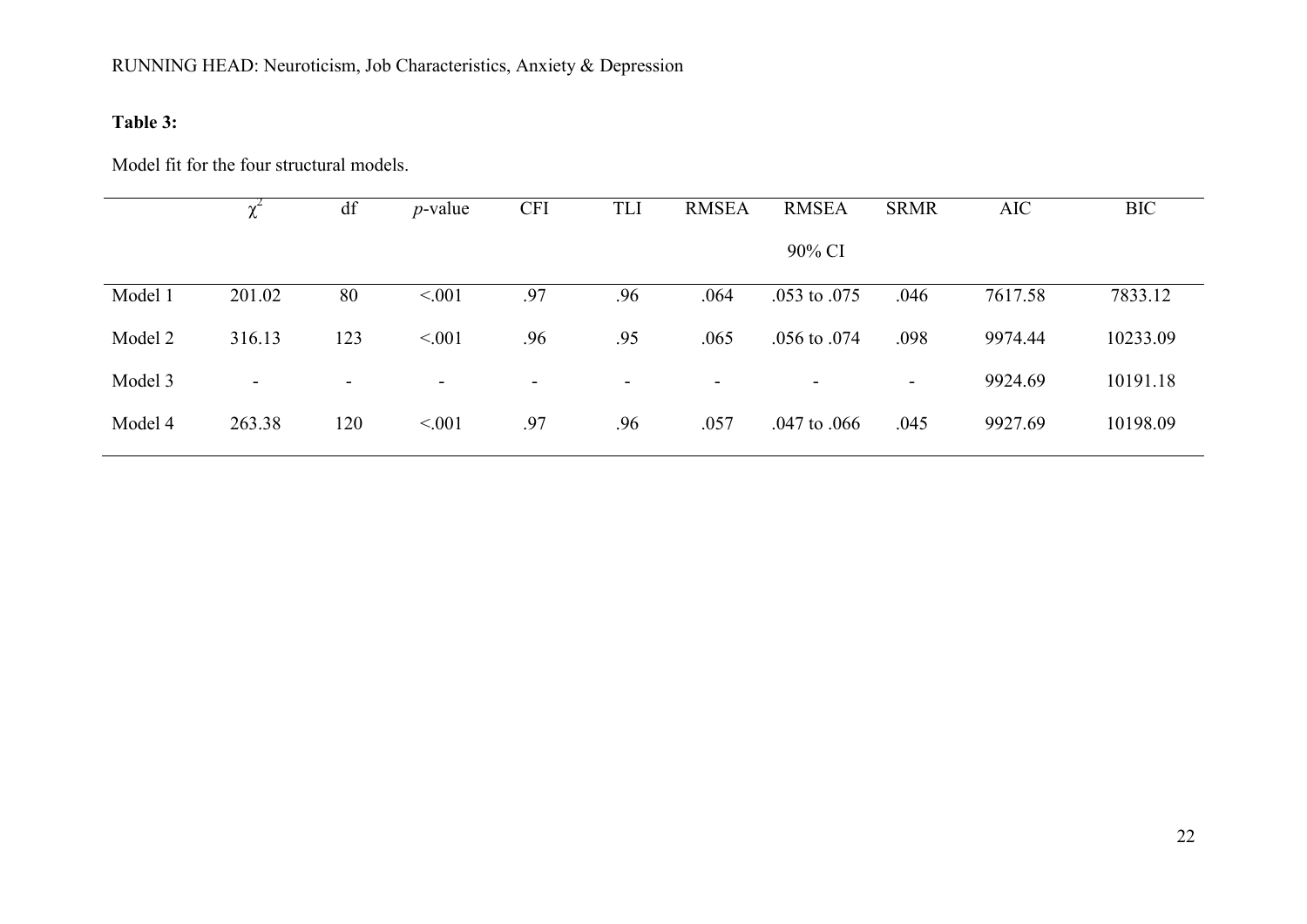#### **Figure Captions**

#### **Figure 1**

Schematic diagram of the four structural models to be tested. JCQ represents the three JCQ factors; N=Neuroticism; GHQ represents both Anxiety and Depression. Single headed arrows depict the regression parameters estimated. Dashed lines in Panel C depict latent interaction estimates.

#### **Figure 2**

Full parcel level measurement model. DL=Decision Latitude; PD=Psychological Demands; SS=Social Support; ANX=Anxiety; DEP=Depression; N=Neuroticism. All estimates are standardized and significant at *p<*.001. Item numbers for the items included in each parcel are given in the rectangles and correspond to those in the following publications. JCQ: Karasek et al. (1985); GHQ: Goldberg & Hillier (1979); BFI; John & Srivastava (1999).

#### **Figure 3**

Latent interaction plot between Decision Latitude and Neuroticism. The three lines indicate how Depression varies linearly with Decision Latitude at the mean and +/- 1SD of Neuroticism.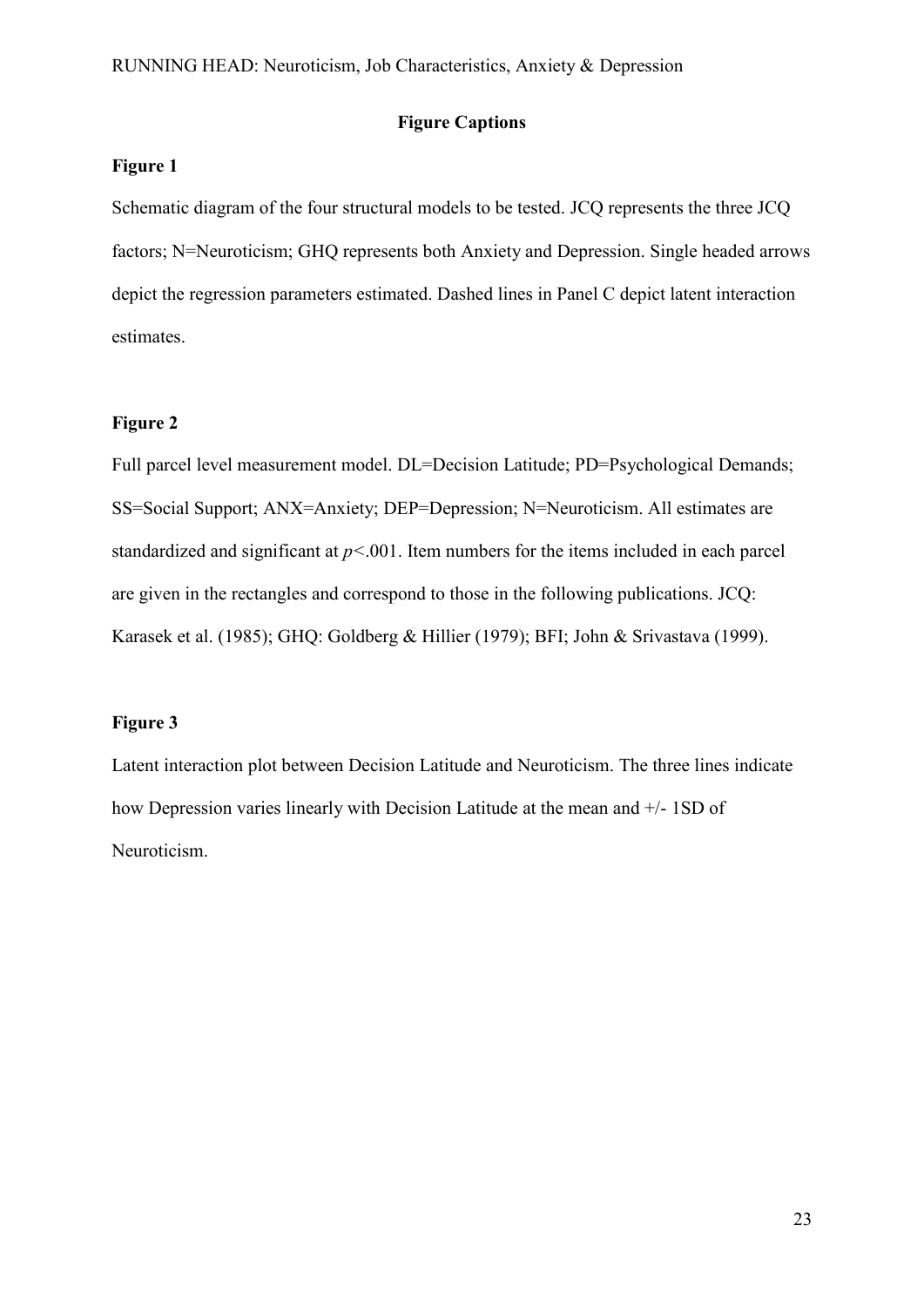## **Figure 1**

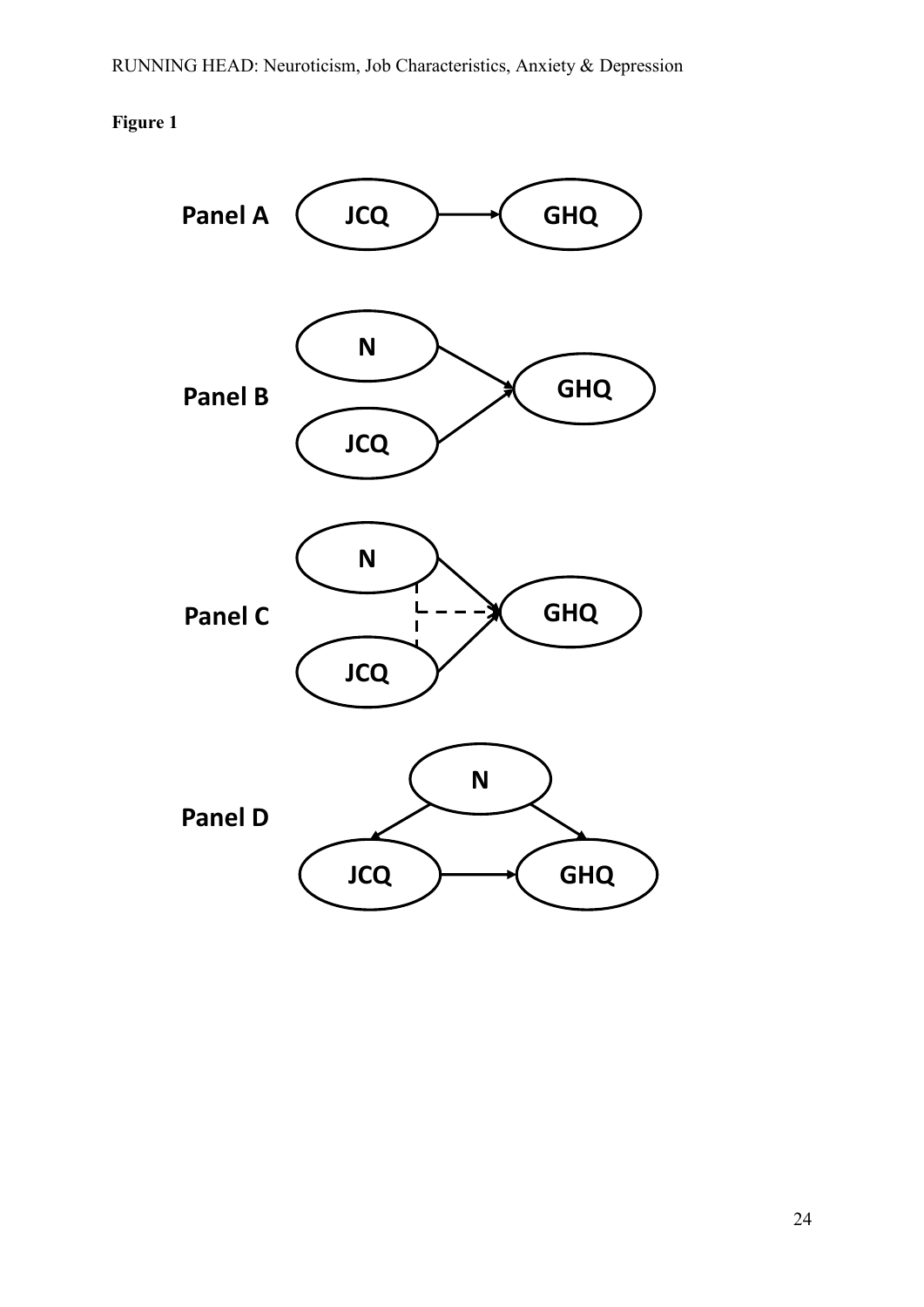#### **Figure 2**